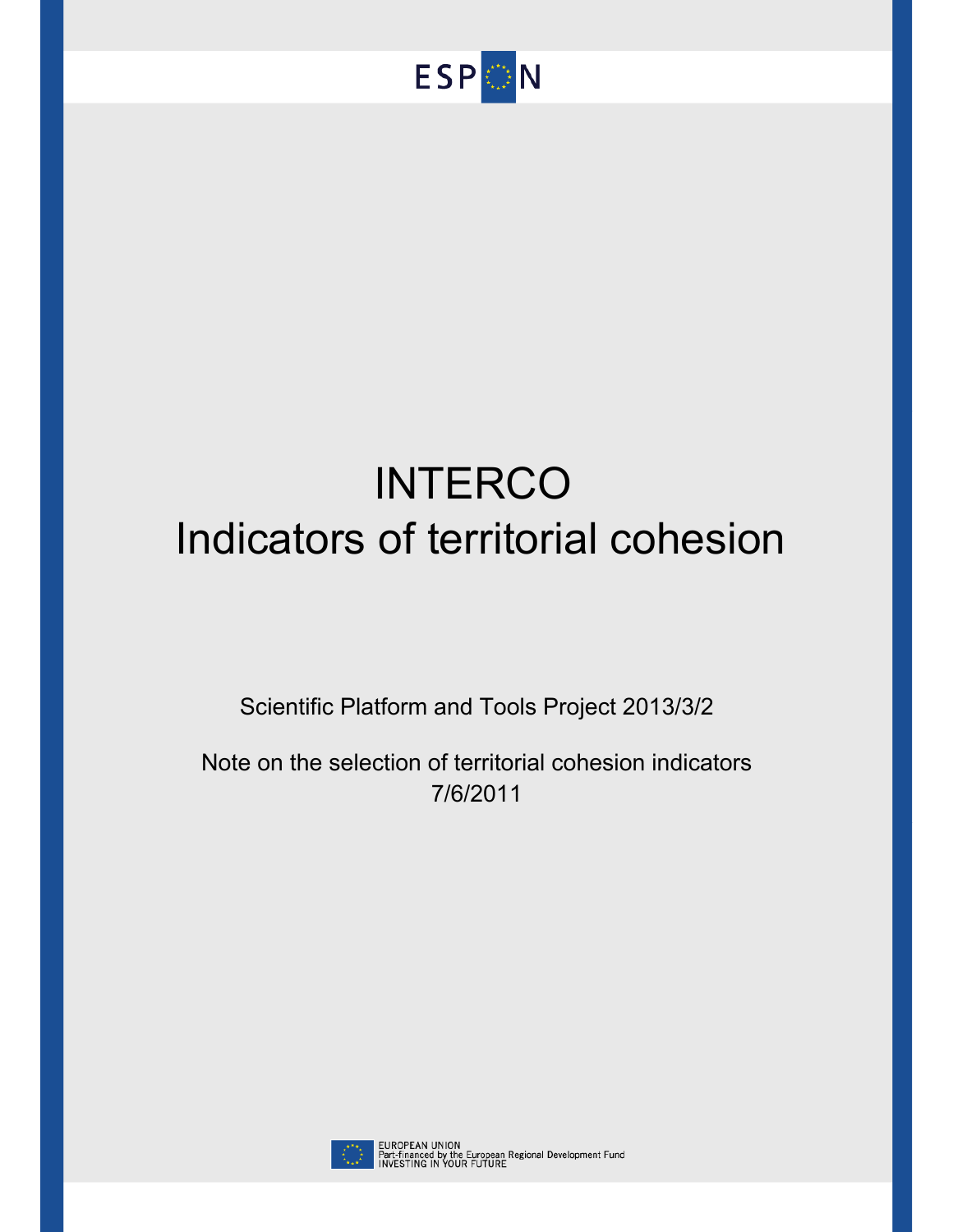## **List of authors**

University of Geneva (Lead Partner)

- Hy DAO
- Vanessa ROUSSEAUX

# **Table of contents**

# **Figures**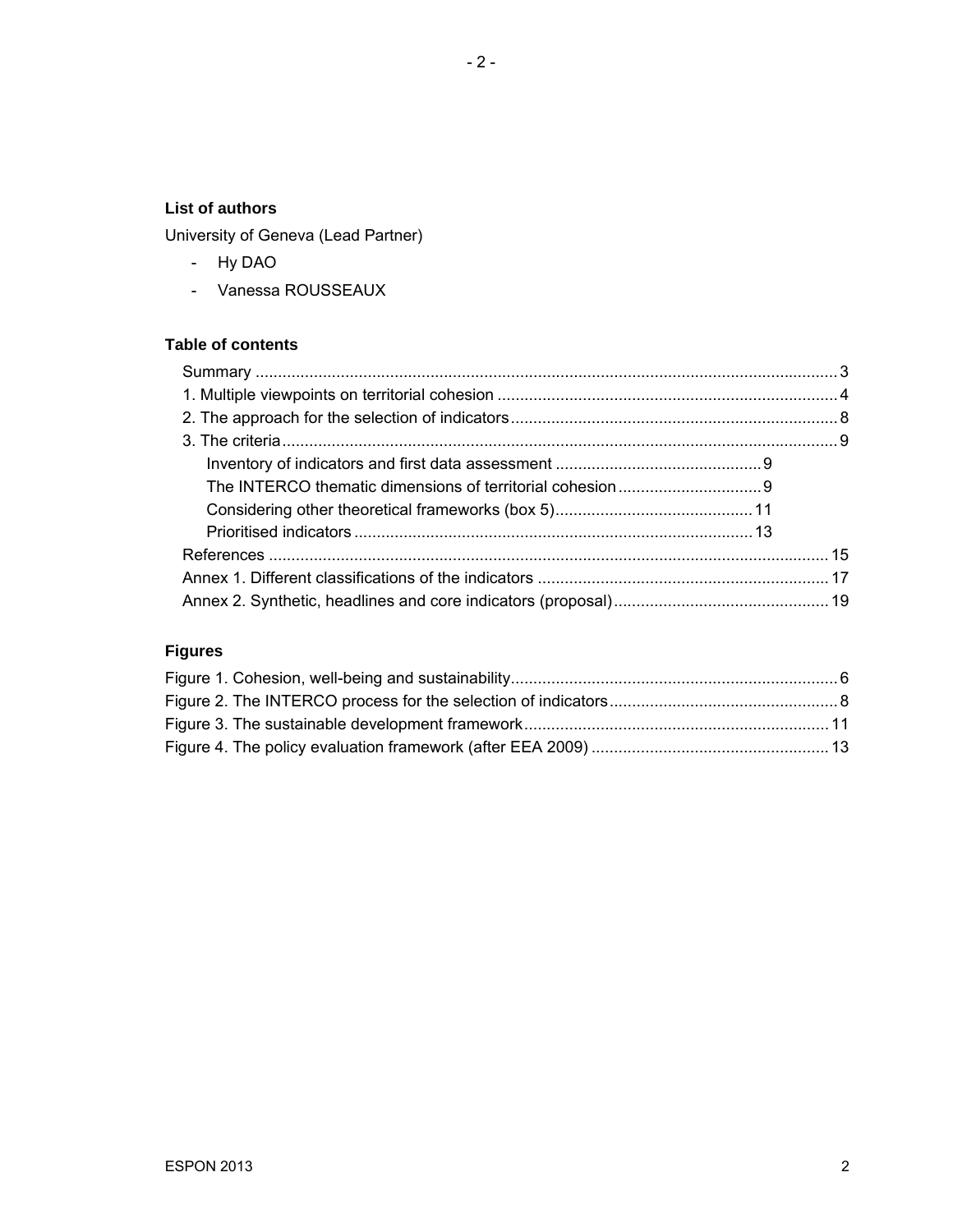# **Summary**

This note explains the approach applied by the ESPON INTERCO team for the selection of territorial cohesion indicators.

Based on a review of literature and policy documents, the first section shows the political and polysemantic nature of territorial cohesion, which should be considered as an integrative notion and a principle of action rather than a univocal and sharp concept.

The second section briefly describes the general approach to the selection of the indicators.

The third section presents the criteria of selection in more details.

Provided the multiple views on territorial cohesion and the great number of potential indicators, the approach chosen is a composite and iterative one. It is composite in the sense it combines theoretical and participatory approaches. It is iterative because the list of indicators is recursively examined and modified as theoretical inputs and advices from stakeholders are brought in during the course of the project.

Hence, this note is more focusing the **process** of selection, rather than on the **result** of this process. The proposed list of indicators (see Annex 2) will be updated after the MC meeting in Gödöllő, Hungary (23-24 June 2011) according to the feedbacks received from the MC members.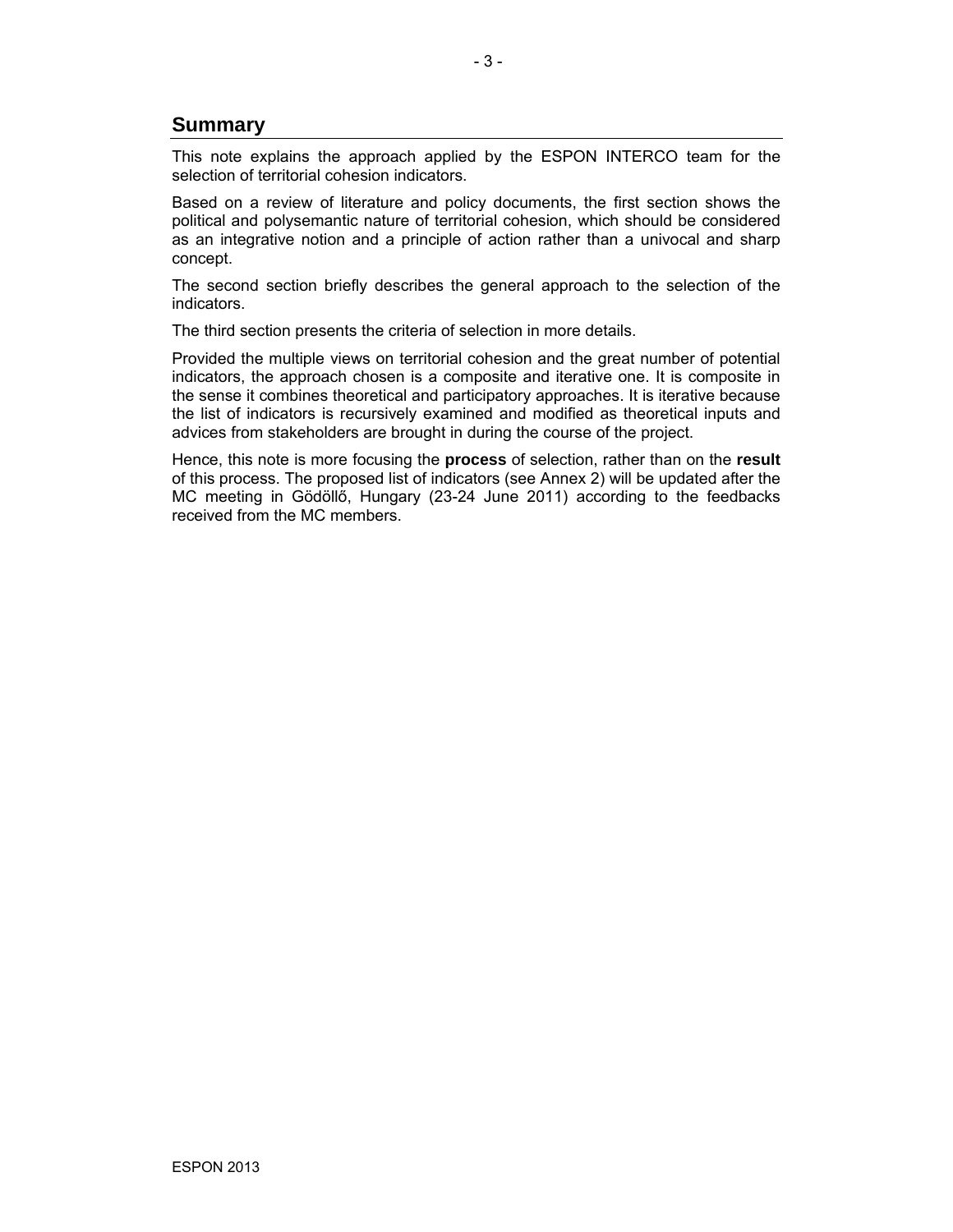# **1. Multiple viewpoints on territorial cohesion**

Territorial cohesion, which has been a priority in the ESPON research framework since long, is at the centre of the new cohesion policy and the search for indices and indicators that can monitor this evolution is crucial. The European institutions and stakeholders claiming for it or concerned by territorial issues have often their own understanding of territorial cohesion, adding to that of researchers.

#### The Green Paper

The Green Paper (2008) introduced the term in the public sphere and launched the debate, reminding the main issues related to territorial cohesion: harmonious development of all territories and of European territory, competitiveness, territorial diversity and potential, accessibility, inclusion and sustainability. It did not propose any clear definition of territorial cohesion but had a wide and integrated approach, with balanced and sustainable development at its centre. Territorial cohesion is a means of achieving it, by transforming diversity into an asset. Thus, "the key challenge is to ensure a balanced and sustainable territorial development of the EU as whole, strengthening its economic competitiveness and capacity for growth while respecting the need to preserve its natural assets and ensuring social cohesion" (p. 6). As a policy response, the Green Paper proposed three fronts of action, namely concentration, connection and cooperation, to overcome respectively disparities, distance and division.

This broad vision shows the will to bring together the approaches of the previous key documents, namely the European Spatial Development Perspective (ESDP, 1999), the Territorial States and Perspectives of the European Union (TSP, 2005) and the Territorial Agenda (TA, 2007).

#### European Spatial Development Perspective

More than ten years after its publication, the ESDP is still up-to-date as concerns its objectives (economic and social cohesion; conservation and management of natural resources and the cultural heritage; more balanced competitiveness of the European territory) but did not speak about territorial cohesion. It rather considers the spatial approach as crucial and the "territory" as an essential dimension of European policy. Thus, territorial cohesion is not only a third dimension of cohesion, but a new territorial perspective to adopt, crossing economic and social fields. Likewise, polycentrism, which is the key proposition of ESDP to achieve it, is model as well as a principle.

#### The Territorial States and Perspectives and the Territorial Agenda

TSP and TA as of 2005 and 2007 have continued this approach while being more explicit about territorial cohesion since the concept has been introduced also in the Third Cohesion Report (2004). The additional idea of those two documents were, on one hand, the focus on the "territorial capital", which is easy to understand in a context of Lisbon Strategy and the publication of the OECD Territorial Outlook<sup>1</sup>, and, on the other hand, the explanation of the need of territorial governance, "an intensive and continuous dialogue between all stakeholders of territorial development" (TA, 2007, art. 5). Considering territorial cohesion more as a "permanent and cooperative process", the Territorial Agenda tries also to integrate the environmental dimension expressed by the Gothenburg Strategy and the following Sustainable Development Strategies. But global issues and policy context have changed since 2007, especially with the entering into force of the Lisbon Treaty (1<sup>st</sup> December 2009) and the

 $\overline{a}$ 

 $1$  The OECD Territorial Outlook states that the territorial capital refers "to the stock of assets which form the basis for endogenous development in each city and region, as well as to the institutions, modes of decision-making and professional skills to make best use of those assets". (p. 13)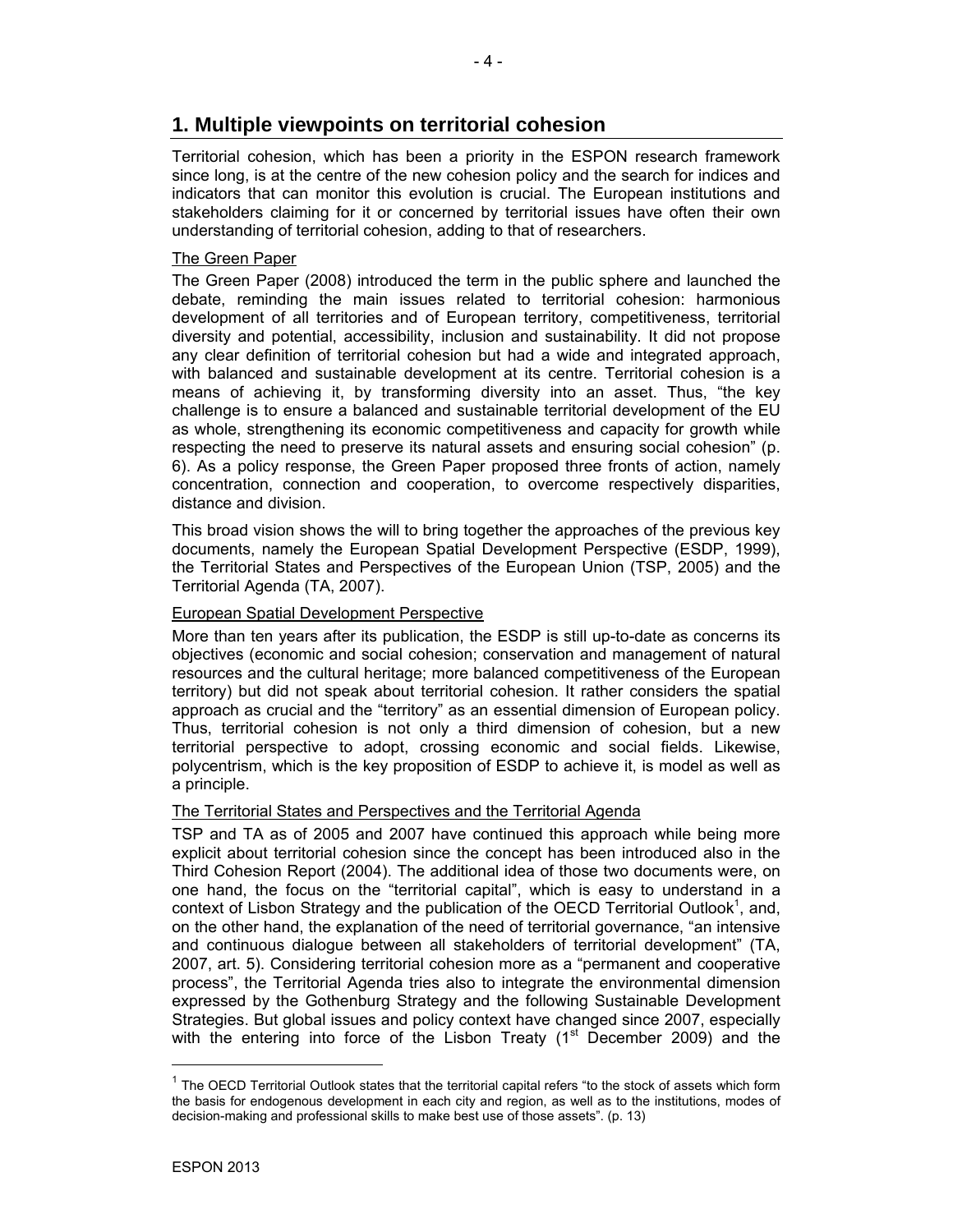adoption of the Europe 2020 Strategy in June 2010. Thus, as foreseen from the beginning, TSP and TA have been recently updated. The revised versions of 2011 are not fundamentally different from the previous ones, since the overwhelming part of both documents is valid for the present and the coming decade. But they include new phenomena and new challenges such as the financial and economic crisis and the territorial integration after the last enlargement. No unique definition is given for territorial cohesion, but it is described "as a wished better state of the EU" (TSP 2011, p. 8) and its two main aspects are underlined, i.e. the focus on territorial capital on one hand and the emphasis of the special situation of regions with geographic disadvantages on the other hand (TSP 2011, p. 13). Moreover, TSP 2011 introduces the idea of "territorial optimum", for which territorial cohesion plays an important role, through co-ordination of sector policies. Internal coherence of EU polices is indeed of first importance, and it goes the same for policy documents such as Territorial Agenda 2020 and Europe 2020 Strategy, which should have a mutual relationship. As the latter is a comprehensive strategy, it implies that territorial cohesion not only adds to the concept of economic and social cohesion, but "[translate] the fundamental EU goal of balanced and sustainable development into a territorial setting" (TSP 2011, p.13).

#### The Cohesion Reports

The Cohesion Reports have followed this broad evolution and contributed to it. After an introduction of the territorial dimension of imbalances in the Second Report  $(2001)$ , an ambitious definition<sup>2</sup> in the Third one  $(2004)$  and its application in the Fourth, the Fifth Cohesion Report is finally the first published under the new Treaties and the Europe 2020 Strategy. In the context of recovery from the crisis, Cohesion Policy and its programmes should put the emphasis on few priorities, such as "the role of cities, functional geographies, areas facing specific geographical or demographic problems and on macro-regional strategies" (Fifth Cohesion Report, p. xxviii). If more attention paid to functional areas is welcomed, there is a strong focus on cities and urban regions, considered as engines for growth, following the new economic geography's theories. Cities are crucial for innovation, service provision, and connection challenge, among others. Thus, environmental concerns are left on second rank within Cohesion Policy, although the report dedicates few chapters to it. Nevertheless, sustainable development is said to be one of the four key dimensions of territorial cohesion, together with access to services, functional geographies and territorial analysis. In addition, as it "builds bridges between economic effectiveness, social cohesion and ecological balance" (Green Paper, p.3), it can not be isolated from the search of well-being. The Fifth Cohesion Report integrate fully this dimension, by quoting the propositions of the Stiglitz-Sen-Fitoussi report (2009), trying to measure living standard differently.

#### Europe 2020 Strategy

Taking over the previous Lisbon and Gothenburg Strategies, the Europe 2020 Strategy for smart, sustainable and inclusive growth has adopted a limited sense of sustainability, focusing on "more resource efficient, greener and more competitive economy". Inclusion, reduced to "fostering a high-employment economy delivering economic, social and territorial cohesion", is addressed apart from sustainability, while smart growth, i.e. "developing an economy based on knowledge and

l

 $2$  "The concept of territorial cohesion extends beyond the notion of economic and social cohesion by both adding to this and reinforcing it. In policy terms, the objective is to help achieve a more balanced development by reducing existing disparities, avoiding territorial imbalances and by making both sectoral policies which have a spatial impact and regional policy more coherent. The concern is also to improve territorial integration and encourage cooperation between regions". Access to essential services, basic infrastructure and knowledge is also mentioned as of highest importance (Third Cohesion Report, p. 27).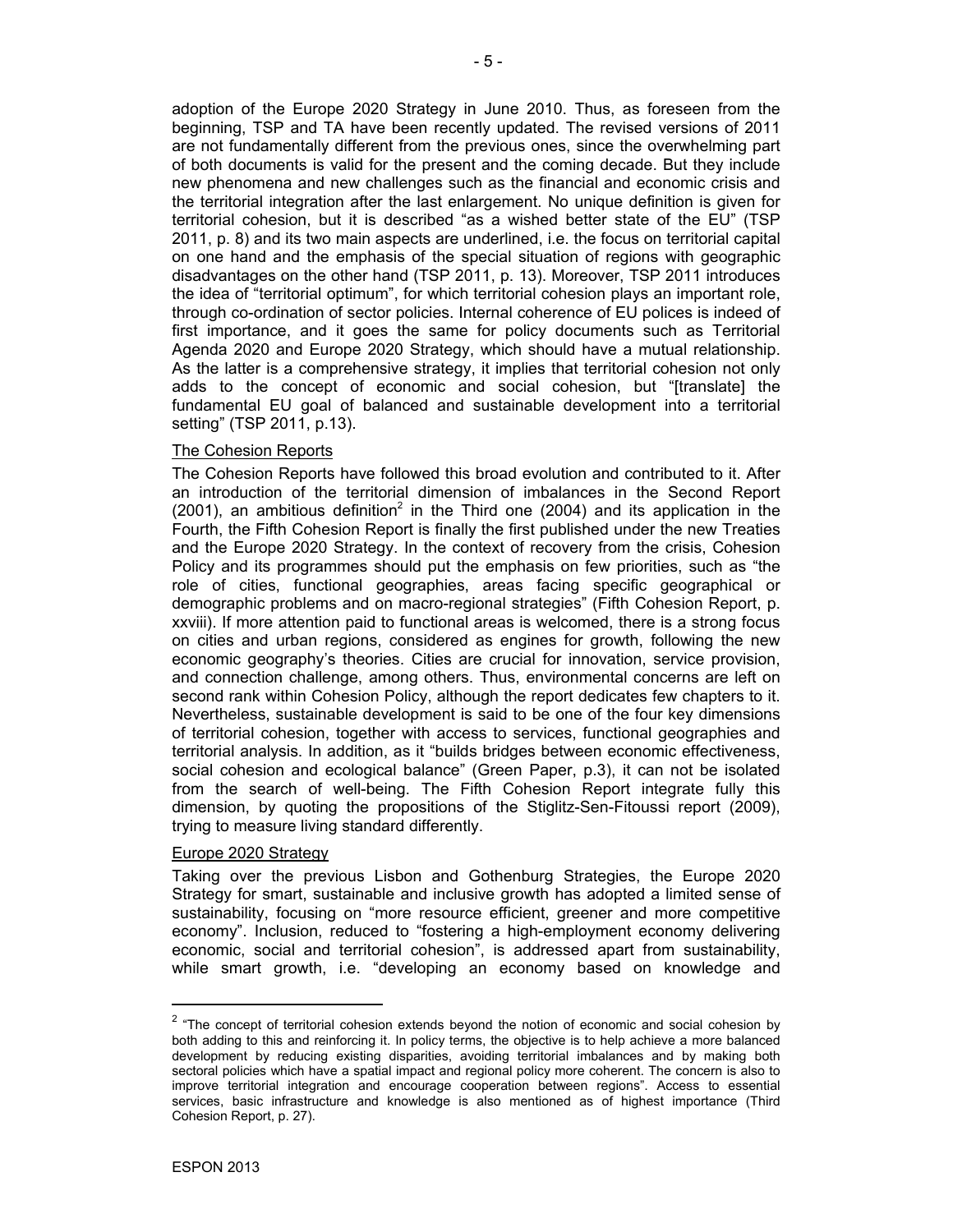innovation<sup>3</sup> is a mean rather than a goal. The links between the recovery strategy, territorial cohesion and more generally Cohesion Policy are complex. The Commission tried to clarify them in two recent publications about the contribution of Cohesion Policy to smart and sustainable growth $4$ . In fact, the real contribution is that of territories, were they cities, regions, macro regions, etc. Diversity is seen as a potential for every territory, which can make a smart use of its assets, through innovation. This will be a way to reach or boost competitiveness at all scales and to face new challenges to which regions are confronted, such as globalisation, demographic change, climate change and energy (as identified in Regions 2020).

#### Territorial cohesion and sustainable development

Thus, territorial cohesion exceeds the reduction of disparities between regions mentioned in famous article 174 and the service provision of article 14 TFEU. As a multi-dimensional and long-term vision, it is strongly linked to sustainable development, in a mutual way. This is why territorial policy and Europe 2020 Strategy are also so interdependent: the first should contribute to achieve the goals of the latter, and the implementation of the Strategy shall contribute to territorial cohesion (TSP 2011). In fact, territorial cohesion is the cornerstone of different paradigms such as sustainability, competitiveness and social cohesion (Territorial Agenda 2020, p.4), which should all contribute to harmonious and balanced development of Europe.

But, beyond these acknowledged challenges and actual policy orientations, this is the overarching question of **well-being** of people that is at stake, even more the question of **progress**, i.e. an economic and social well-being that is sustainable (see the work of the Commission on the Measurement of Economic Performance and Social Progress Following (Stiglitz, Sen and Fitoussi 2009)).

There are indeed clear links between territorial cohesion, well-being (economic, social, environmental) and sustainability. Well-being must be sustainable in the long term and shared among people and territories; cohesion is a condition for sustainability; sustainability must be looked after while maintaining the highest possible level of well being (Figure 1).



#### **Figure 1. Cohesion, well-being and sustainability**

Sustainability could be seen as the temporal component of well-being, cohesion being an horizontal component across the various dimensions of well-being (economy, society, environment). In reference to Da Cunha (2003) for his definition of sustainable development, cohesion can be seen as:

- a principle of action (something must be done)
- ethics (a set of values, such as economical, social and territorial equity)
- an integrative concept (multi-dimensional approach)

l

 $3$  COM (2010) 2020, A European strategy for smart, sustainable and inclusive growth, p. 8.

 $4$  COM (2010) 553 final, Regional Policy contributing to smart growth in Europe 2020.

COM (2011) 17 final, Regional Policy contributing to sustainable growth in Europe 2020.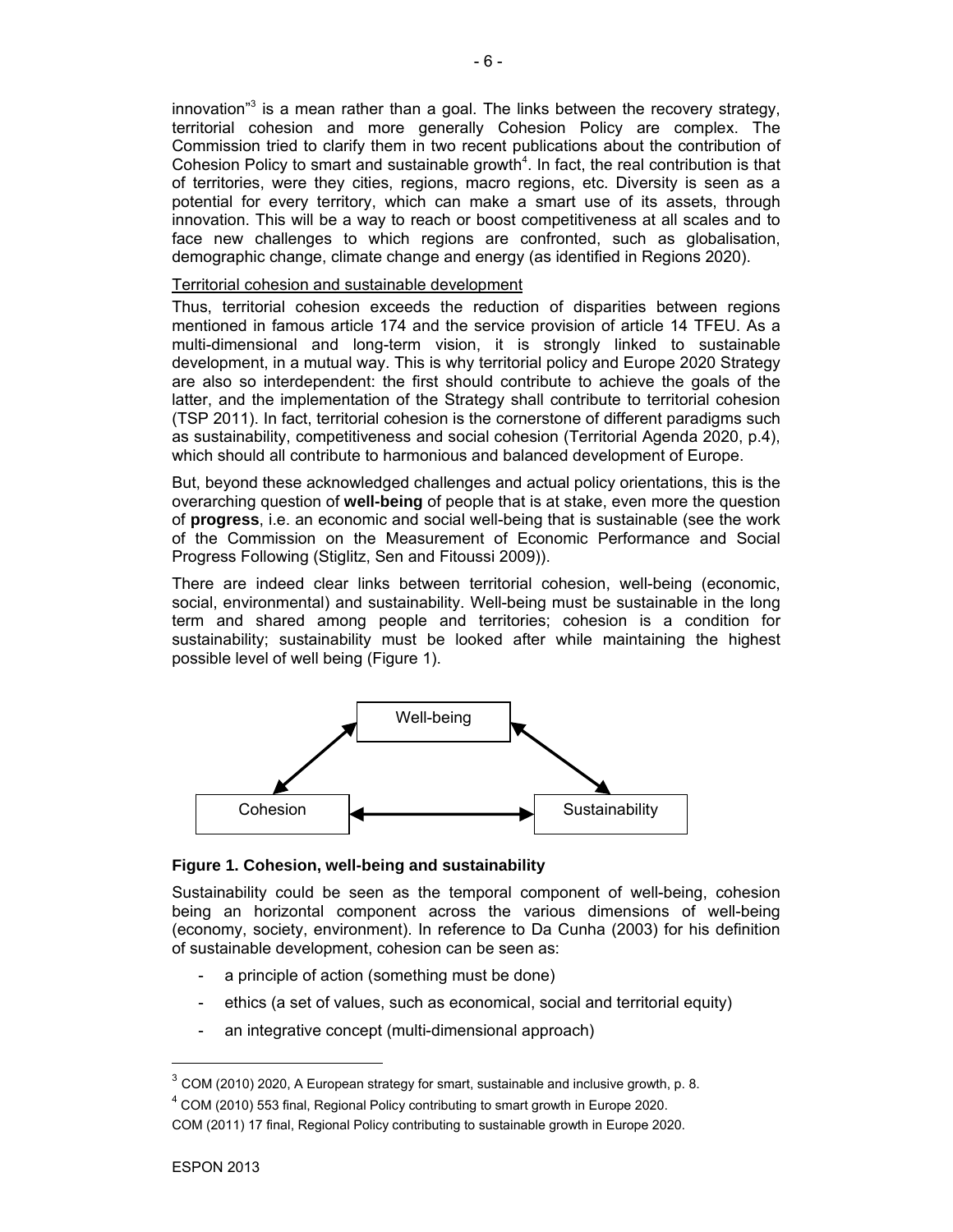This is this integrative concept that the INTERCO project is trying to measure by means of indicators that must be usable for action.

These linkages between territorial cohesion, sustainability and well-being are well perceived by authors such as Camagni, which defines territorial cohesion through three dimensions crossing the sustainability triangle (Camagni et al., 2010):

- Territorial Efficiency: resource-efficiency with respect to energy, land and natural resources; competitiveness and attractiveness; internal and external accessibility; capacity of resistance against de-structuring forces related to the globalisation process; territorial integration and cooperation between regions;
- Territorial Quality: the quality of the living and working environment; comparable living standards across territories; fair access to services of general interest and to knowledge;
- Territorial Identity: presence of "social capital"; landscape and cultural heritage; creativity; local know-how and specificities; productive "vocations" and "uniqueness" of each territory.

This vision deserves credit for integrating economic, social and environmental objectives, but in fact it reproduces the ambiguity of a "model that maximizes economic growth through competitiveness softened by references to ecological equilibrium" (Farrugia, Gallina, 2008, p.4). The attempt to integrate different goals, as also expressed by the European Social Model to which territorial cohesion should contribute, makes it difficult to implement and to measure, since it is a policy aim with a changing content (Böhme, Zillmer, 2010).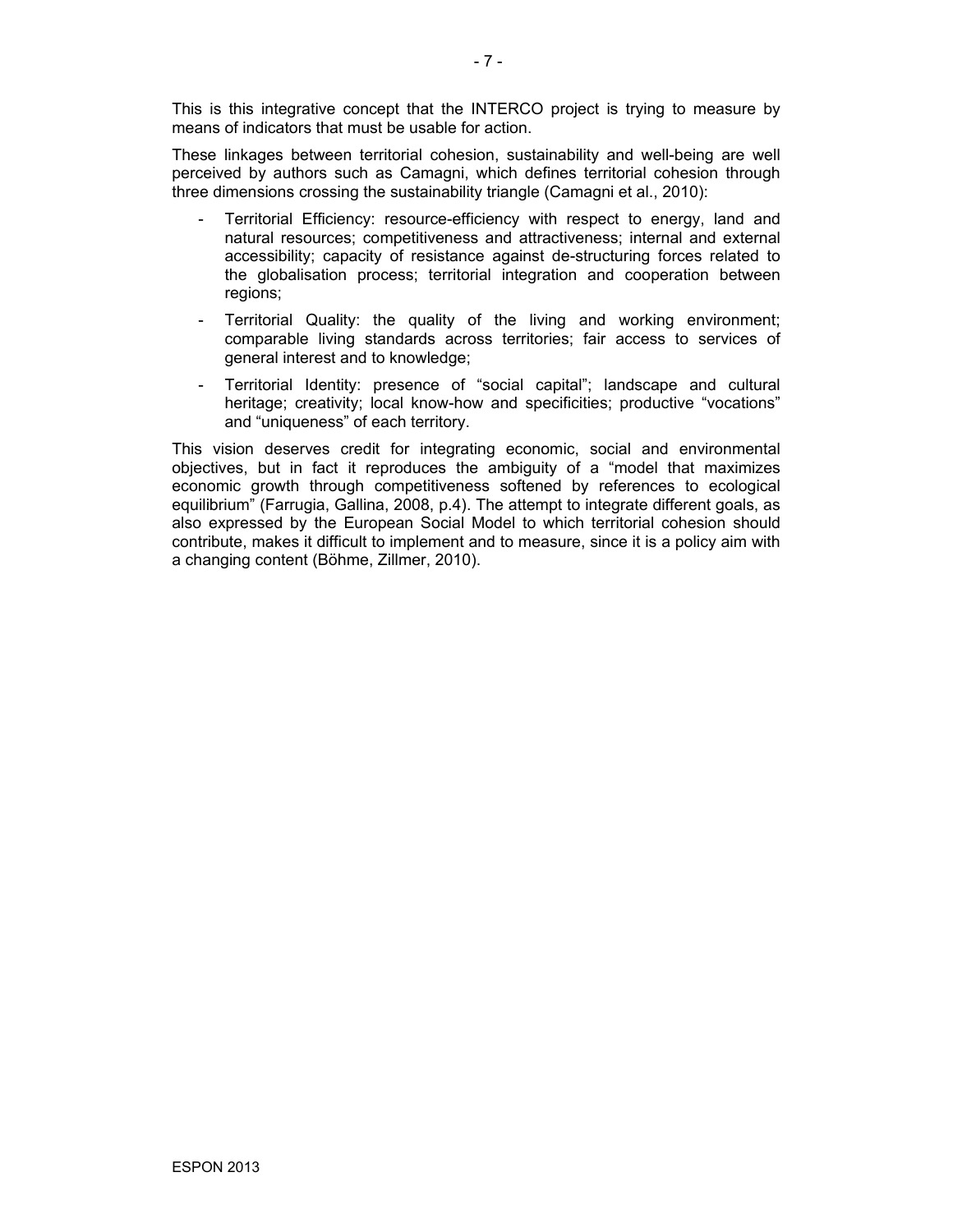# **2. The approach for the selection of indicators**

Considering the multiple (and evolving) viewpoints on territorial cohesion, as shown in the previous section, it was decided to adopt an approach that should :

- cover the main themes relevant to territorial cohesion, both from a policy and theoretical point of view;
- build on existing data and indicators, as much as possible.

The approach is iterative since it allows for a continuous update of the list of indicators. It is also a mix of analytical/theoretical work by the INTERCO team and participatory interaction with stakeholders in order to capture their needs.

Figure 2 illustrates the various components of the INTERCO approach. The upper horizontal layer concerns the **thematic definition of the indicators**, based on challenges, policy and issues considerations. The lower layer is the **data basis** for the calculation of indicators. In between are the indicators, which must be both **relevant** and **feasible**.



**Figure 2. The INTERCO process for the selection of indicators** 

The several components of the process, boxes 1 to 6, are described below while presenting the criteria for the selection of indicators.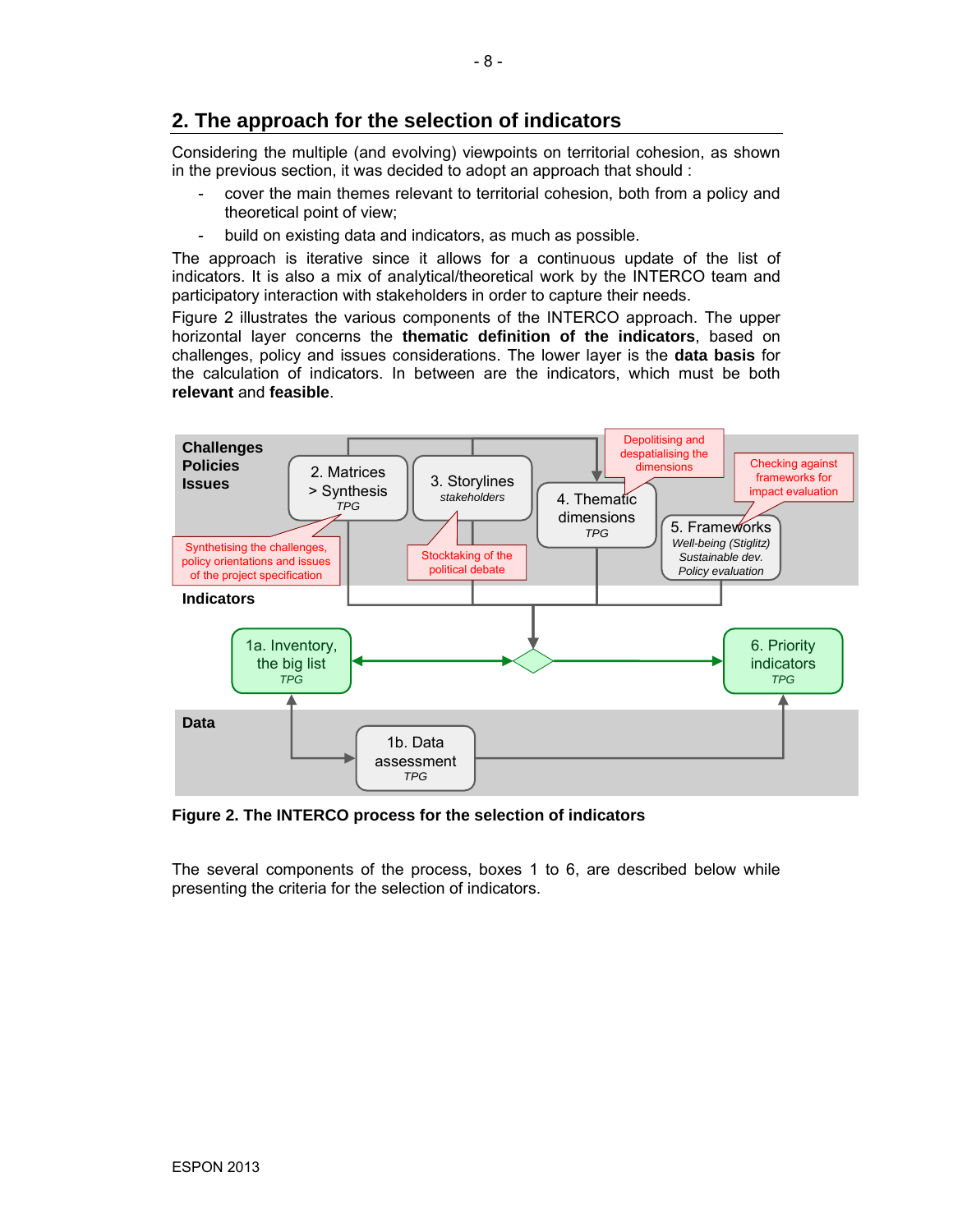# **3. The criteria**

## *Inventory of indicators and first data assessment*

In the first phase of the project, an initial **inventory of indicators** (box 1a) was carried out on the basis of the work done in previous projects (in particular ESPON ones) as well on policy initiatives. An analysis of the data situation was also done (box 1b), which was subsequently refined for the Interim report. The indicators in the inventory are grouped according to a hierarchical (two levels) **classification scheme**. This classification scheme is to facilitate the browsing of the indicators, but has no particular meaning in terms of territorial cohesion.

At this stage three indicator sources from the EU policy domain were considered with a particular attention :

- Europe 2020 headline indicators
- Sustainable Development Strategy headline indicators
- 5th Cohesion report indicators (no explicit headline indicators, but the various composite indicators proposed can help to detect headline indicators)

Other sources such as the European Central Bank indicators were also examined.

*The indicators should be in line with the indicators shown in the main EU political / strategic documents related to territorial cohesion.* 

## *The INTERCO thematic dimensions of territorial cohesion*

Following the initial identification of indicators done in the inventory of indicators, a process of refinement and thematic selection of indicators was carried out.

#### Storylines (box 3)

To select and develop indicators to measure territorial cohesion, it was necessary to sharpen the understanding of what territorial cohesion may comprise. Since the debates have shown that a precise definition is impossible, the ESPON INTERCO project has decided to develop different stories about territorial cohesion. These storylines represent different facets of territorial cohesion and have been the organising principles of the workshops which aimed to capture the stakeholders' understandings and reactions. They were presented thanks to a short text explaining those five evocative titles:

- Smart growth in a competitive and polycentric Europe
- Inclusive, balanced development and fair access to services
- Local development conditions and geographical specificities
- Environmental dimension and sustainable development
- Governance, coordination of policies and territorial impacts

They have been updated during the workshops. For example, "local development conditions and geographical specificities" is the result of merging two different storylines, after the comments made by stakeholders, whereas the environmental dimension was not part of the first set of storylines; we included it afterwards. These storylines were also a mean to get first ideas of which indicators could be used to illustrate or measure the single facets of territorial cohesion.

#### From matrices to synthetic issues (box 2)

After the work done with the storylines, the INTERCO team continued his internal work for the definition / selection of indicators. The results of the workshop were very useful for that, but what had to be measured was still imprecise. Therefore, after the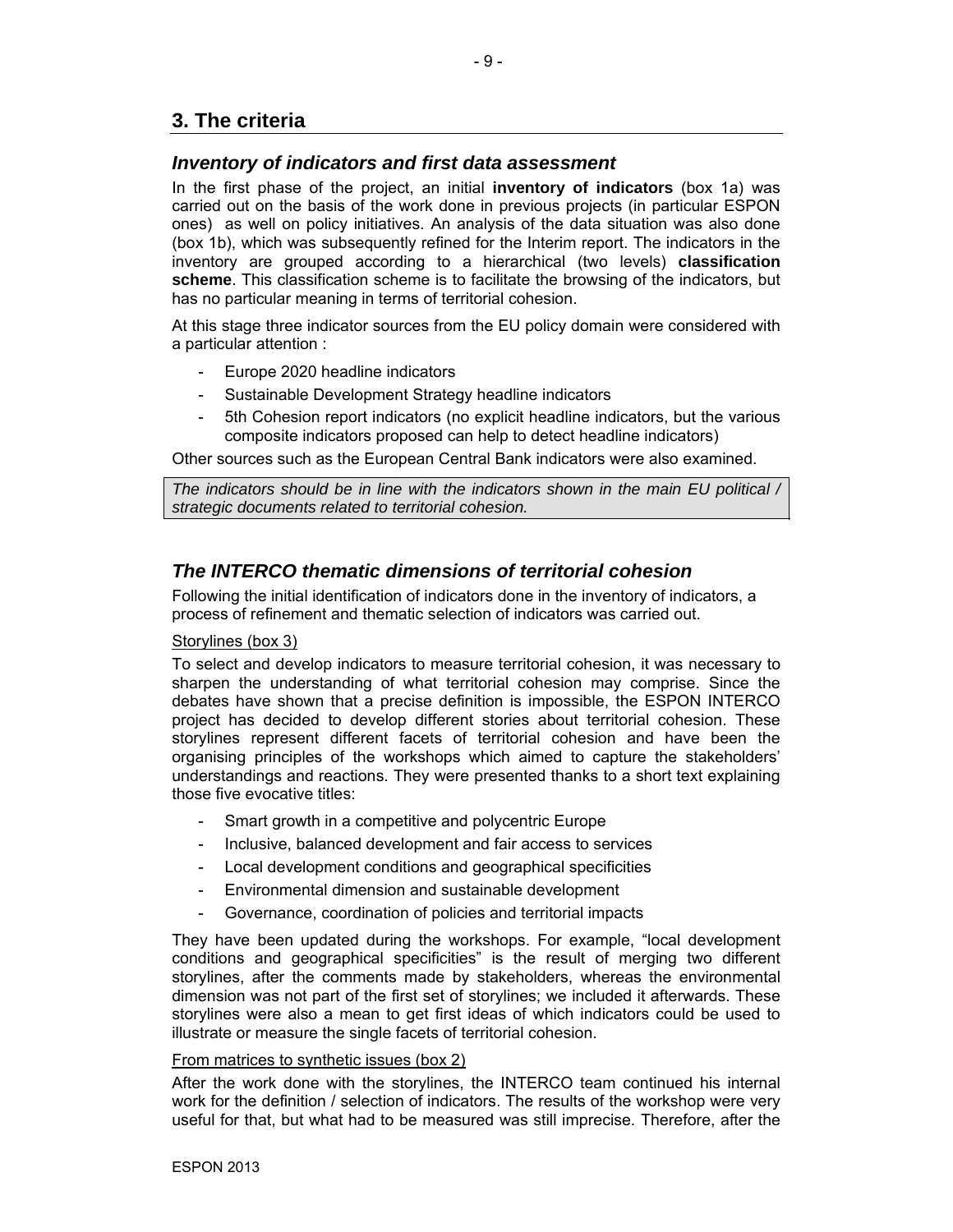dead-end situation was reached while trying to cross all challenges, policy orientations and issues between them (box 2 in Figure 2), we adopted a new method to identify the major territorial cohesion issues to be covered and find indicators closely related. This new approach was presented in Annex 5 of the Interim Report. As an internal working paper produced by NTUA, it takes into account the work on the storylines and the results of the workshops and synthesises it with all challenges, policy orientations and issues mentioned in the Project Specifications. Assuming that the selection of indicators should be primarily based on the explanatory power of the indicators in relation to the territorial issue at stake, it discusses in more extent the causal links between challenges, policies, issues, storylines and the proposed indicators, on the basis of an in depth analysis of the relevant literature on the EU policies territorial priorities. Thus, it first examines which groups of themes are necessary to use in order to study the major driving forces that are behind each territorial challenge and, therefore, determine which indicators are the most appropriate for the analysis of these driving forces. A similar cross-check of the territorial objectives of the EU policies with relevant policy driven forces and respective groups of themes and specific indicators has also been made. Finally, the storylines and the comments and proposals of the stakeholders have been used to further discuss the relevant driving forces and policy driven forces. The main result of this analysis is the highlight of major territorial issues, which are the following:

- Smart, competitive development
	- o Cities and polycentric development
	- o Inclusive development and fair access to services
- Environmental dimension, climate change and risk management
- Sustainable energy
- Specific regions, local development and rural areas
	- o Specific regions and local development
	- o Rural areas
- Sustainable mobility and connectivity
- Territorial governance, coordination of policies and territorial impacts

Each of them is composed of (a) a text assessing the relevance to EU policies documents, (b) a table with the related challenge / policy orientation / storyline, the themes corresponding to driving forces for the challenge and the correspondence to the classification scheme of the inventory which should enable an easier selection of indicators, and (c) a rationale showing the causal links and the statements underpinning the issue at stake (e.g. "Cities and polycentric development"). Finally, an indicative list of indicators is proposed for each major territorial cohesion issue (Annex 6 of the Interim Report).

Thus, progress had been made with the selection of indicators and indices, but it appears that a huge number of them were relevant for several issues. As such, it is rather welcomed than surprising. But it may signify also that these major issues are overlapping in some way.

#### INTERCO multi-dimensional approach (box 4)

Almost in parallel with the work on the major issues done by NTUA, and keeping it into account, we tried to find a way to get even closer to the indicators and indices, by developing a multi-dimensional approach of territorial cohesion. The idea was to take some distance from the storylines and from the formulations of objectives, in a first time, so to isolate the main relevant thematic dimensions, which could be relevant at each scale and for every territory, no matter its geographical characteristics. Thus, although they are crucial for territorial cohesion, rural areas and "specific regions" are not considered as thematic dimensions, because they are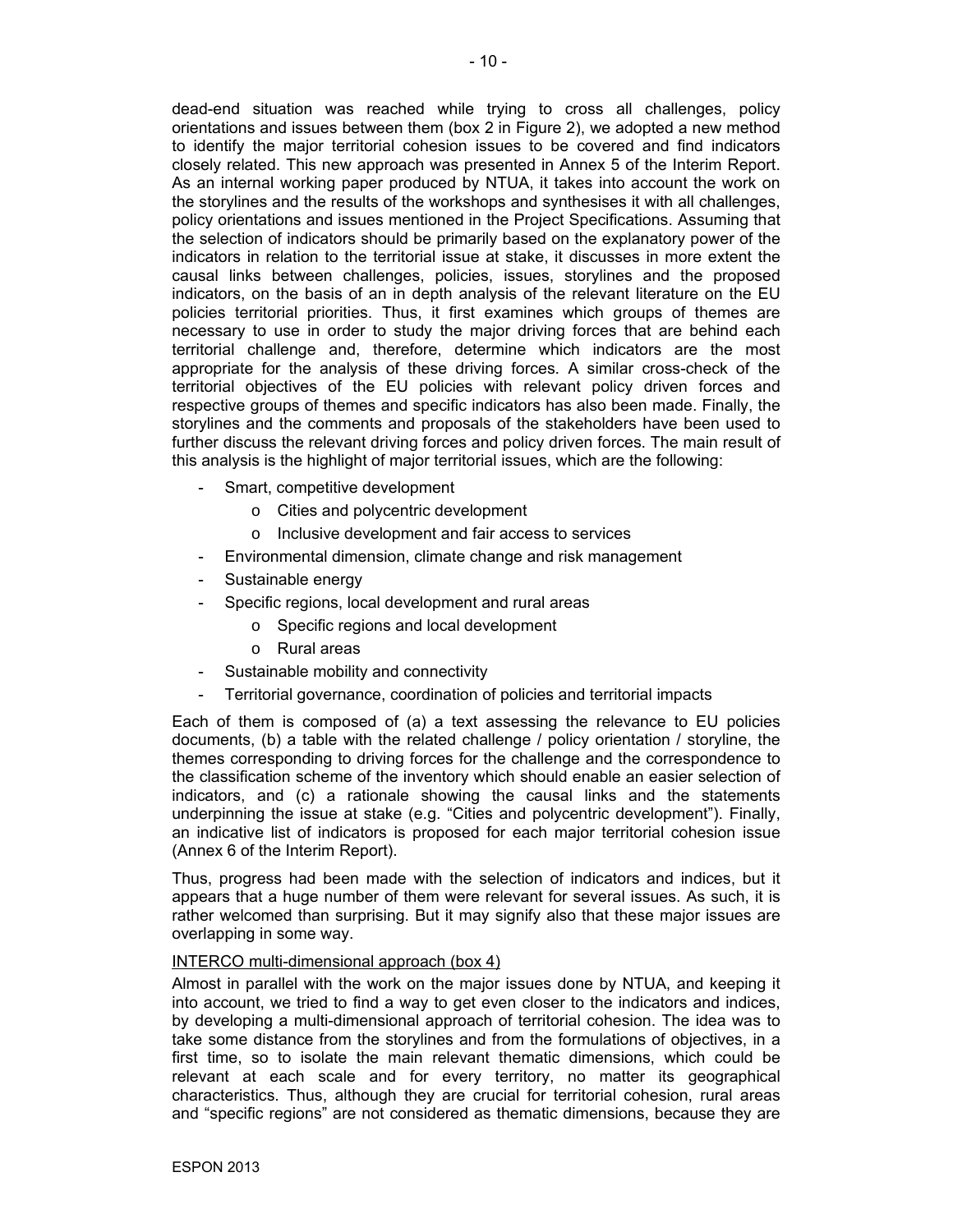integrated in each of them. On the basis of this preliminary work and after internal discussions, we retained so far eight dimensions to explore territorial cohesion:

- Territorial structure
- **Connection**
- **Competitiveness**
- **Innovation**
- **Inclusion**
- Quality of environment
- Cooperation / governance
- Energy ?

They are not related in the same way to territorial cohesion but they allow a synthetic approach of it that fits better with the search for indicators and the calculation of them. Indeed, by focusing on themes shared by all territories, they leave room for the role that metrics and scales can play afterwards. Their role is to be the crossing points between the relevant themes defined by the challenges and the policy orientations on one hand, and the issues to be measured and the indicators on the other hand. As such, they should be seen as a step to the selection of indicators, and not as our last word on territorial cohesion.

*The indicators should cover the INTERCO story lines and thematic dimensions.* 

## *Considering other theoretical frameworks (box 5)*

#### The sustainable development framework

In parallel to the development of the INTERCO story lines and thematic dimensions, the sustainable development conceptual framework was also used to check that all relevant dimensions of the territory were covered, i.e. environment, society, economy, and their respective interrelations<sup>5</sup>. Figure 3 illustrates this.



#### **Figure 3. The sustainable development framework**

*The indicators must cover the dimensions of sustainable development.* 

 $\overline{a}$ 

<sup>5</sup> the terms "territorial quality", "territorial efficiency" and "territorial identity" are taken from Camagni et al. (2010); "viability", "environmental justice" and "effiquity" from Da Cunha (2005)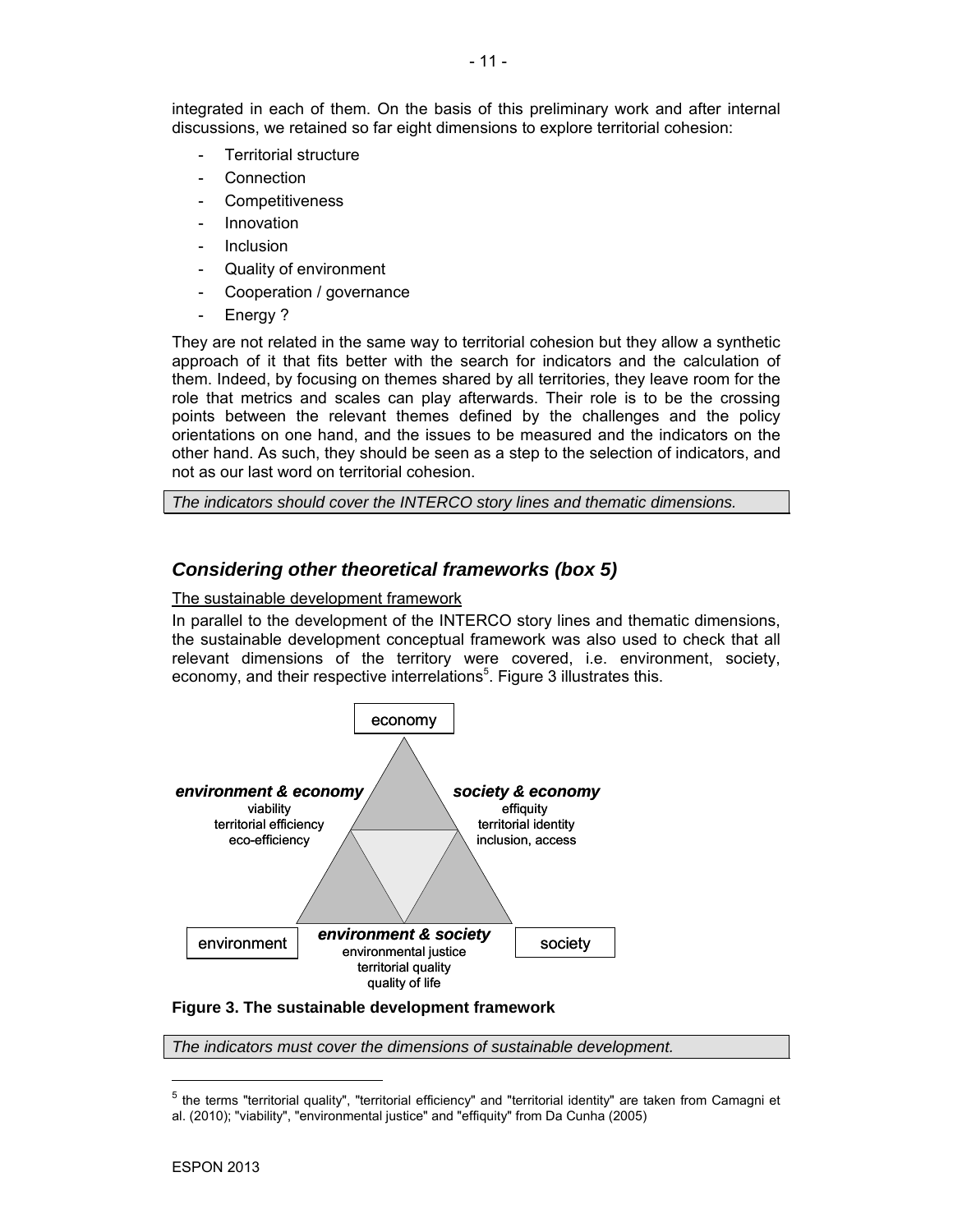#### The well-being framework

A special attention was given to the components of well-being, as defined in the Stiglitz, Sen, Fitoussi (2009) report:

- i. Material living standards (income, consumption and wealth);
- ii. Health;
- iii. Education;
- iv. Personal activities including work
- v. Political voice and governance;
- vi. Social connections and relationships;
- vii. Environment (present and future conditions);
- viii. Insecurity, of an economic as well as a physical nature.

*The indicators should cover the economic, social and environmental dimensions of well-being (cf. the Stiglitz, Sen, Fitoussi (2009) report, page 14-15) :* 

#### The policy evaluation framework

The basic idea for using this framework is that indicators should reflect in priority on the territorial impacts of policies. The policy evaluation framework (e.g. see EEA 2009, Camagni 2010) offers an interesting categorisation of the level of analysis that indicators allow :

- **Impacts** : ultimate, overall goals of policies i.e., in our view, a balanced and sustainable development/progress/well-being with respect to the economic, social and territorial/environmental dimensions (e.g. accessibility).
- **Effects** (outcomes) of policies on their target groups/objects, e.g. concentration, connection, cooperation, accessibility, productivity, energy efficiency. These effects will in turn eventually result in impacts (e.g. increased connection is assumed to produce improved territorial cohesion and well-being).
- Policy **outputs** : direct results of policy measures (e.g. construction of road networks, which are e.g. supposed to increase accessibility).
- Policy **inputs** : means put in place for policy measures that have a territorial impact (e.g. expenditures in the transport infrastructure).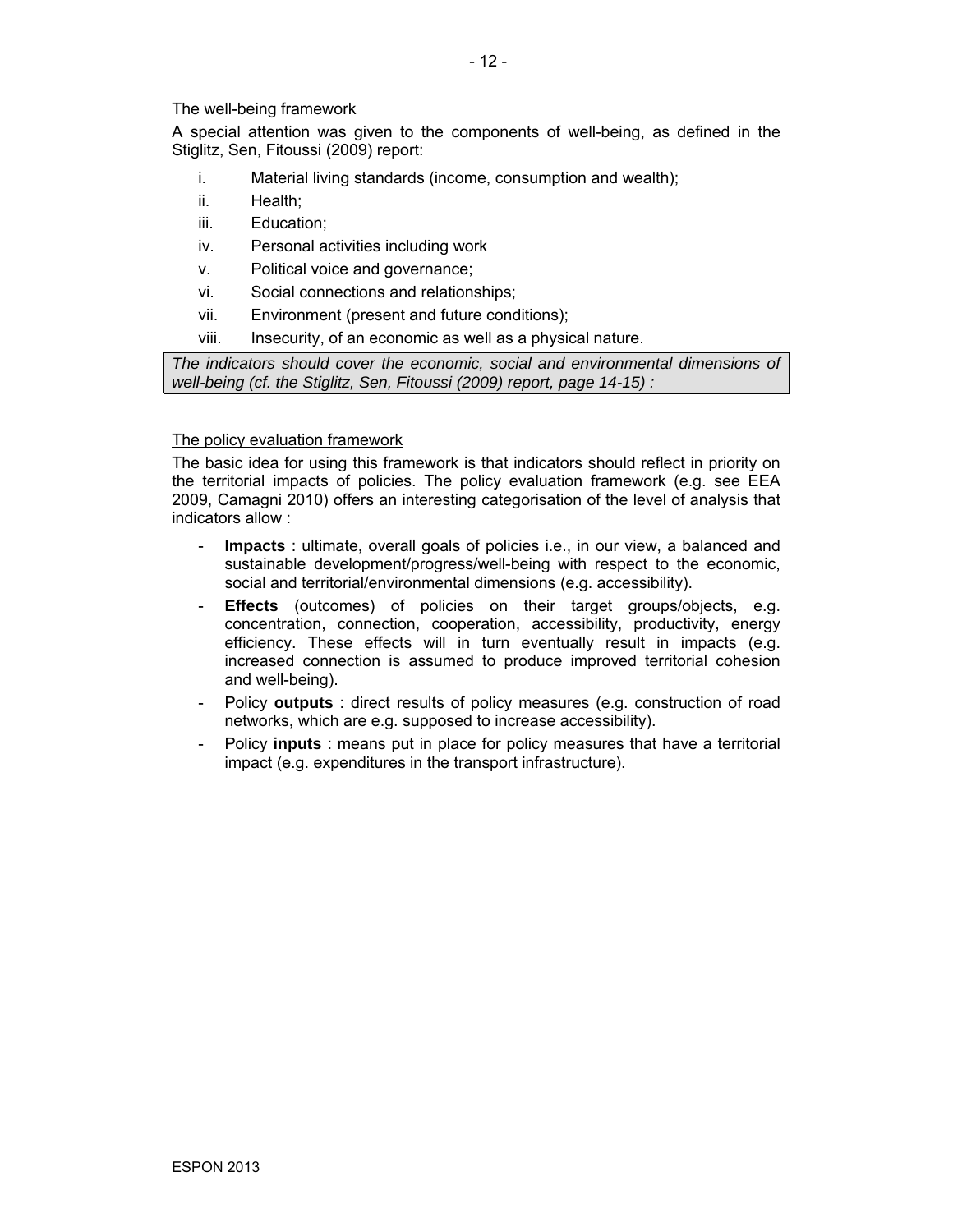

**Figure 4. The policy evaluation framework (after EEA 2009)** 

In our case, it was found difficult to apply this framework straightforward since many policies and policy instruments are concerned directly or indirectly with territorial cohesion.

As an example, the main dimensions identified in the Green Paper on Territorial Cohesion (2008) - i.e. concentration, connection, cooperation - could be considered as (eventual) effects/outcomes of policies/initiatives (Regional Policy, sectoral policies, etc.), which would ultimately lead to well-being.

Despite the difficulties, the indicators were categorised according to this input/output/effect/impact framework, and the focus was put on impacts and effects during the selection of indicators.

*Focus should be put first on impacts (i.e. the dimensions of well-being) and effects indicators, but other "input" indicators could also be considered (e.g. expenses).* 

# *Prioritised indicators*

Based on the classifications proposed by various systems of indicators (see Annex 1.), five categories of priority (box 6) have been considered:

- 1. **synthetic/composite (headline) indicators**, i.e. the simplification of several indicators into one single index summarizing all the underlying dimensions of the issues and policies at stake;
- 2. **headline indicators**, i.e. a limited number of indicators (around 20) that have the highest explanatory power and the highest relevance for the issues and policies at stake;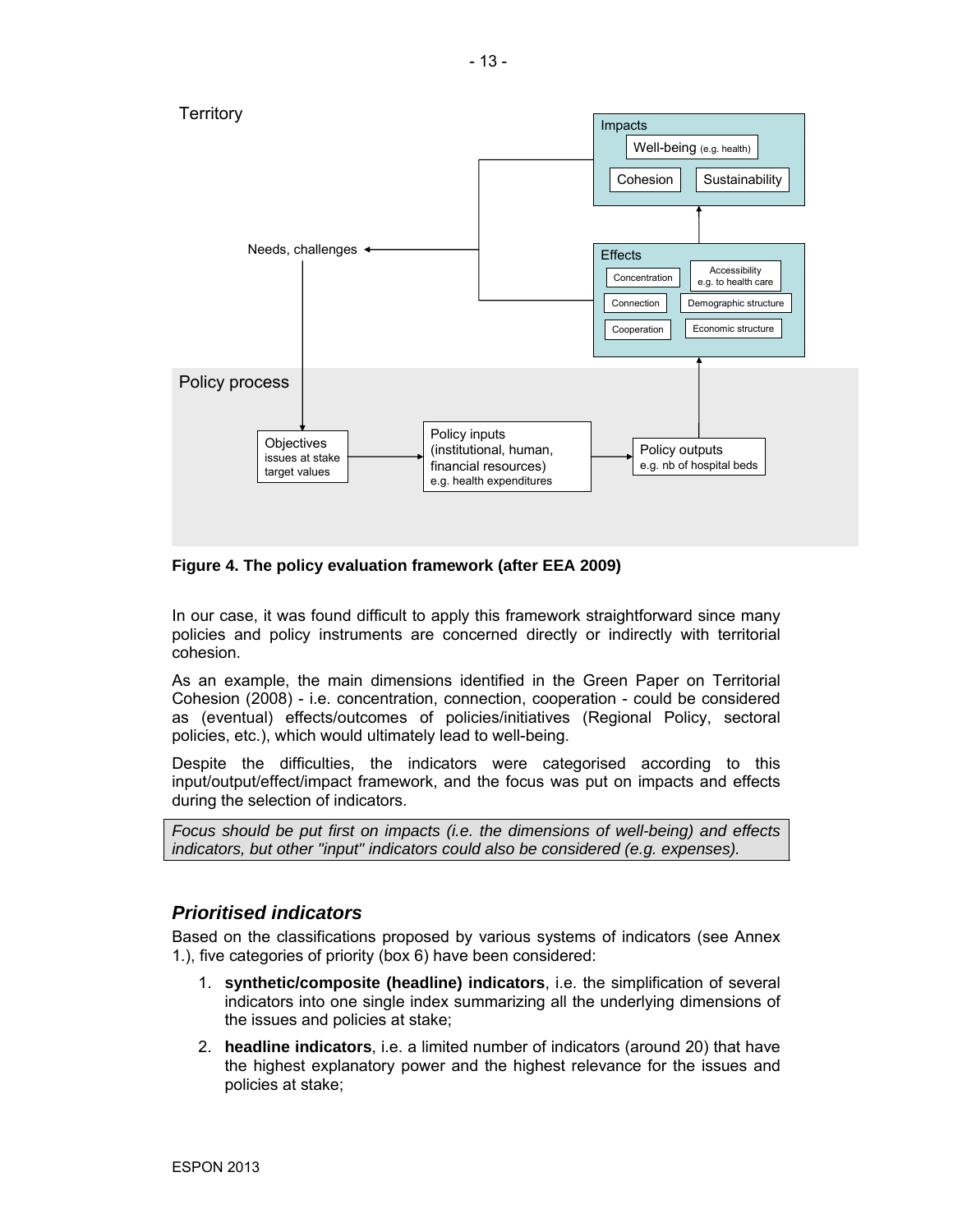- 3. **core indicators** : these indicators complement the headline indicators in the analysis of the main issues and policy objectives. These indicators were identified as very important either in the policy documents, or by the participants of the INTERCO workshops or by the expertise of the INTERCO team.
- 4. **analytical indicators**, i.e. a full set of indicators (can be as much as 100) that provide additional insights for the issues and policies at stake;
- 5. **other data** (that may once become indicators under different circumstances, i.e. if issues of interest or policy objectives are modified).

The indicators of the inventory of indicators have been classified according to this classification.

*After having compiled several hundreds of indicators, we decided to focus on the headline and core indicators.* 

*The headline indicators should be as simple as possible, i.e. composed of no more than 2 components. For instance, energy intensity - a ratio of energy consumption and GDP - can be selected as "Headline indicator", but the Demography Index (5th Cohesion Report or the Human Development Index) should be considered as "Synthetic/composite (headline) indicators".*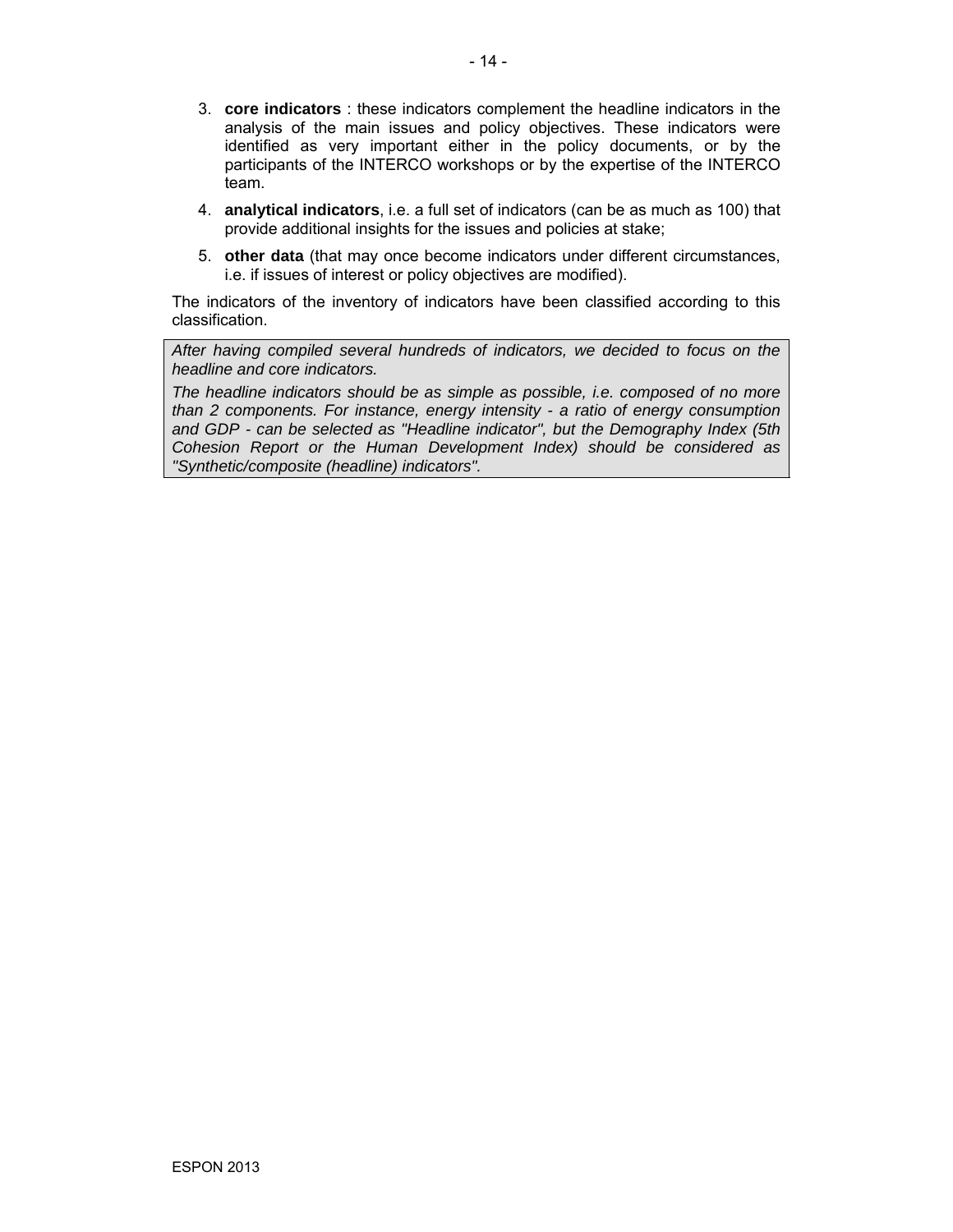## **References**

- BÖHME, K.; ZILLMER, S., 2010 : "Die Territoriale Agenda der EU und ihr Aktionsprogramm: zwischen europäischen Obstkörben und Papiertigern", *Informationen zur Raumentwicklung* 8/2010, pp.567-576.
- CAMAGNI R., LENZI C., DOTTI N. F., BOLCHI P., CARAGLIU A., ULIED A., LARREA E., SCHUCKSMITH M., GARROD G., RALEY M., BRUINSMA F., VREEKER R., NIJKAMP P., 2010: TIPTAP: Territorial Impact Package for Transport and Agricultural Policies. Final Report. Luxembourg: ESPON.
- DA CUNHA A., editor 2005: *Enjeux du développement urbain durable : transformations urbaines, gestion des ressources et gouvernance*. Lausanne: Presses polytechniques et universitaires romandes.
- EUROPEAN COMMISSION, 2001: *Second Report on Economic and Social Cohesion, Unity, solidarity, diversity for Europe, its people and its territory,* Brussels.
- EUROPEAN COMMISSION, 2004: *Third Report on Economic and Social Cohesion, A new partnership for cohesion: convergence, competitiveness, cooperation*, Brussels.
- EUROPEAN COMMISSION, 2008: Communication from the Commission to the Council, the European parliament, the Committee of the regions and the European Economic and Social Committee, *Green Paper on Territorial Cohesion, Turning territorial diversity into strength*, COM(2008) 616 final, Brussels.
- EUROPEAN COMMISSION / REGIONAL POLICY, 2008: *Regions 2020 An Assessment of Futures challenges for EU Regions*, Commission Staff Working Document, SEC(2008), Brussels.
- EUROPEAN COMMISSION / REGIONAL POLICY, 2010: *Fifth Report on Economic, Social and Territorial Cohesion, Investing in Europe's Future*, Brussels.
- EUROPEAN COMMISSION, 2010: *Europe 2020 A European strategy for smart, sustainable and inclusive growth,* COM (2010) 2020, Brussels.
- EEA, 2009: *Territorial cohesion. Analysis of environmental aspects of the EU Cohesion Policy in selected countries*.
- EUROPEAN UNION, 1999: *European Spatial Development Perspective: Towards balanced and sustainable development of the territory of the EU*, CEC, Luxembourg.
- EUROPEAN UNION, 2005: *The Territorial State and Perspectives of the European Union, Towards a Stronger European Territorial Cohesion in the Light of the Lisbon and Gothenburg Ambitions*, Based on the Scoping Document discussed by Ministers at their Informal Ministerial Meeting in Luxembourg in May 2005, Background Document for the Territorial Agenda of the European Union.
- EUROPEAN UNION, 2007: *Territorial Agenda of the European Union, Towards a more competitive and sustainable Europe of diverse regions,* Agreed on the occasion of the Informal Ministerial Meeting in Leipzig on 24/25 May 2007.
- EUROPEAN UNION, 2011: *The Territorial State and Perspectives of the European Union,* 2011 update, Background document for the Territorial Agenda of the European Union 2020, presented at the Informal Meeting of Ministers responsible for Spatial Planning and Territorial Development on 19th May 2011, Gödöllő, Hungary.
- EUROPEAN UNION, 2011: *Territorial Agenda of the European Union 2020, Towards an Inclusive, Smart and Sustainable Europe of Diverse Regions*, agreed at the Informal Ministerial Meeting of Ministers responsible for Spatial Planning and Territorial Development on 19th May 2011, Gödöllő, Hungary.
- FARRUGIA N. ; GALLINA A., 2008: *Developing Indicators of Territorial Cohesion*, Federico Caffè Centre Research Report Nr 1/2008, Department of Society and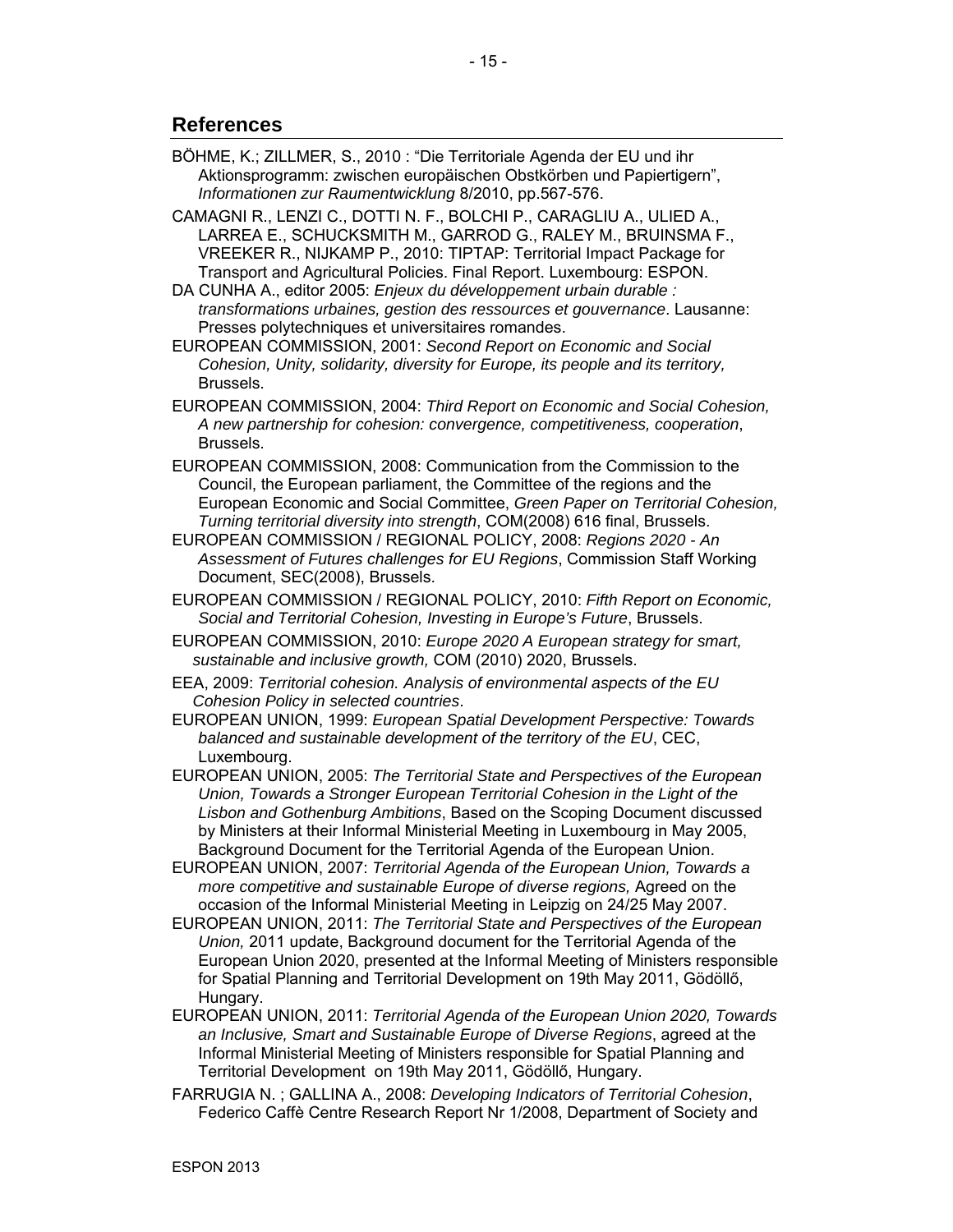Globalization, Roskilde University.

STIGLITZ J. E., SEN A., FITOUSSI J.-P., 2009: The measurement of economic performance and social progress revisited. Observatoire Français des Conjonctures Economiques (OFCE).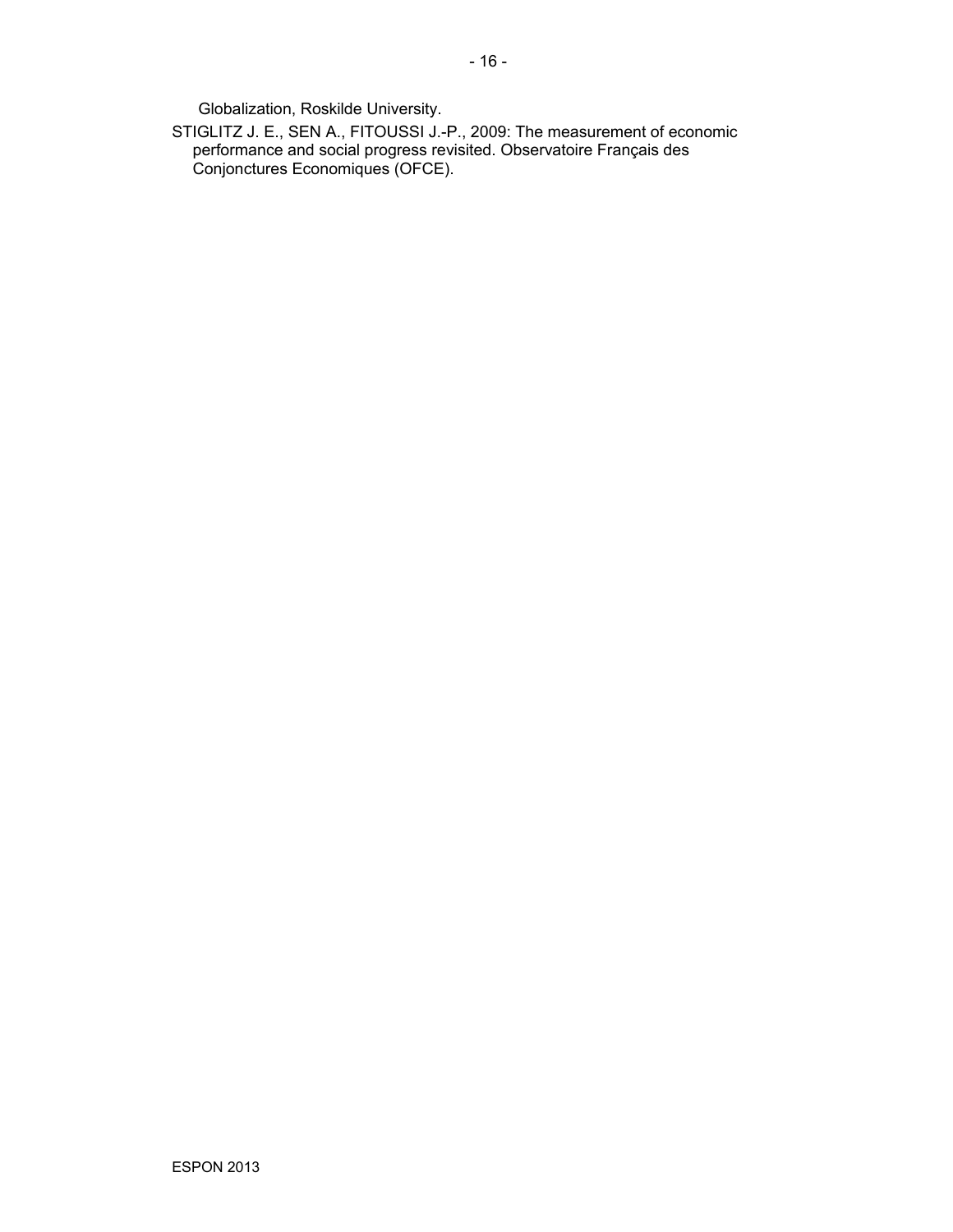# **Annex 1. Different classifications of the indicators**

### *1. Europe 2020*

- **Headline indicators**: they measure the progress made by the EU and the Member States towards achieving the 5 headline targets of the strategy.
- The **additional indicators** show in more detail the developments with regard to the main objectives and flagship initiatives of the strategy.

## *2. Sustainable Development Strategy (2009)*

- **Headline indicators:** they are intended to give an overall picture of whether the European Union has achieved progress towards sustainable development in terms of the objectives and targets defined in the strategy. For a more complete picture it is necessary to look at the progress of all indicators within a theme.
- **Operational objectives and targets**
- **Actions/explanatory variables**

## *3. Sustainable Development Strategy (2005)*

**3.1** Use of a "**pyramid of indicators**" with **3 levels**, wich correspond to the headline objectives and implementation measures to be monitored by the sustainable development indicators.

- Level 1: Headline indicators : consists of a set of 12 high level indicators allowing an initial analysis of the theme development. These indicators are aimed at a high-level policy-making and general public and can therefore be seen as a set of headline indicators.
- Level 2: Core policy indicators : correspond to the sub-themes of the framework and, together with Level 1 indicators, monitors progress in achieving the headline policy objectives. These 45 indicators are aimed at evaluation of the core policy areas and communication with the general public.
- Level 3: Analytical indicators: they correspond to the areas to be addressed, i.e. various measures implementing the headline objectives, and facilitates a deeper insight into special issues in the theme. The Commission Communications describe specific areas to be addressed for several of the themes. These 98 indicators are aimed at further policy analysis and better understanding of the trends and complexity of issues associated with the theme or inter-linkages with other themes in the framework. They are intended for a more specialised audience.

The identification of appropriate indicators is an iterative process.

**3.2** The set of indicators allows integrated evaluation of sustainable development at EU level for instance according to:

- top EU policy issues via headline indicators;
- priority policy issues via headline and level 2 indicators;
- theme assessments via theme indicators and complementary SDI from other themes;
- new and emerging concerns by special indicator clusters addressing simultaneous but independent developments endangering sustainable development in the EU.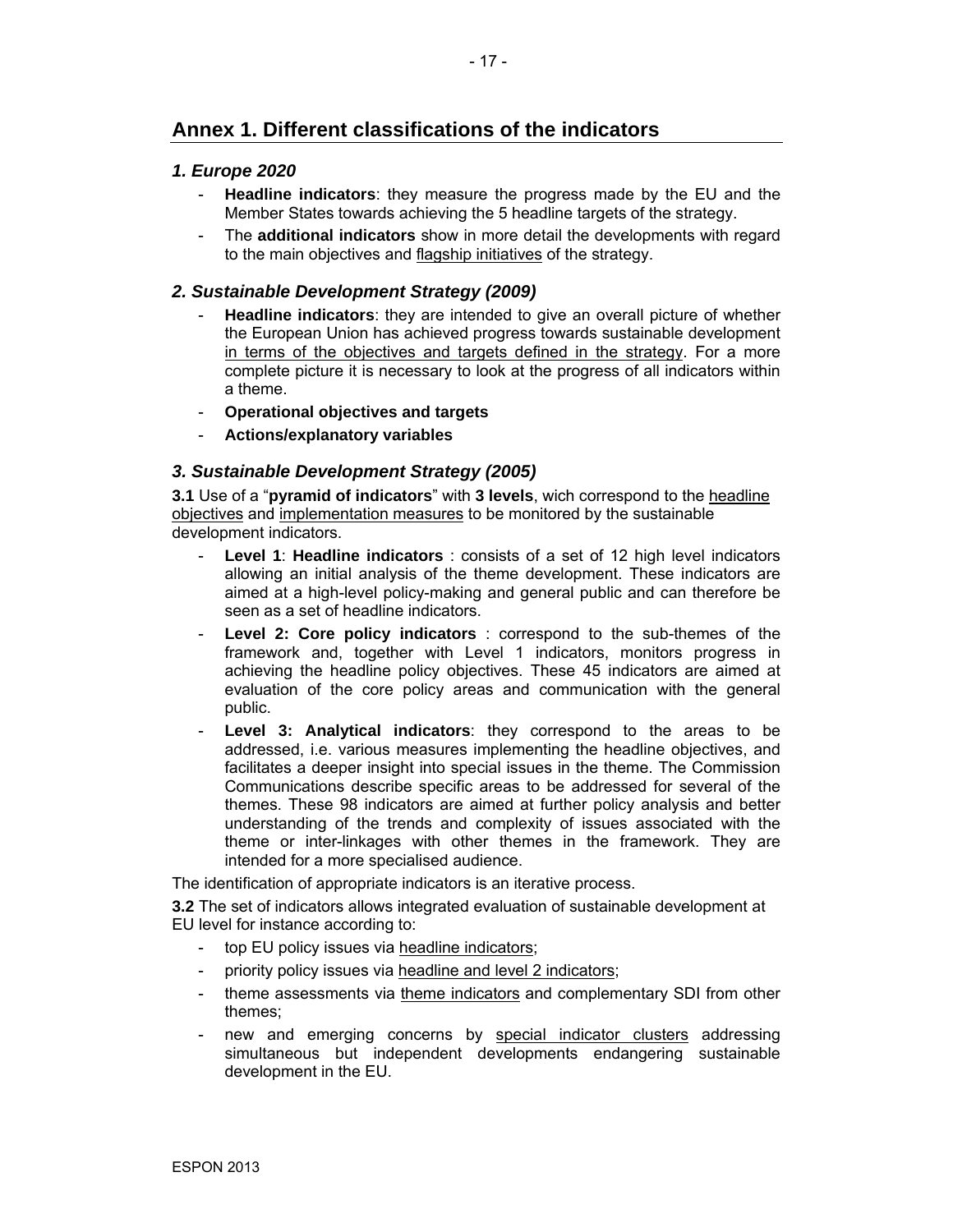# *4. Lisbon Strategy*

**Structural indicators** track the progress made towards four basic objectives:

- Investing in knowledge and innovation
- Unlocking the business potential
- Investing in people and modernising labour markets
- Climate change and energy

This indicators are divided in two :

- a **short list** of 14 indicators (as headline indicators?)
- a **complete list** of more than 100 indicators

## *5. ESPON 2006 project 4.1.3*

- **Headline indicators**, corresponding to the main sustainable development themes (e.g. for Gothenburg Strategy) identified at European and international level
- **Core policy indicators**, corresponding to the key objectives of each theme
- **Analytical indicators**, corresponding to measures implementing the key objectives.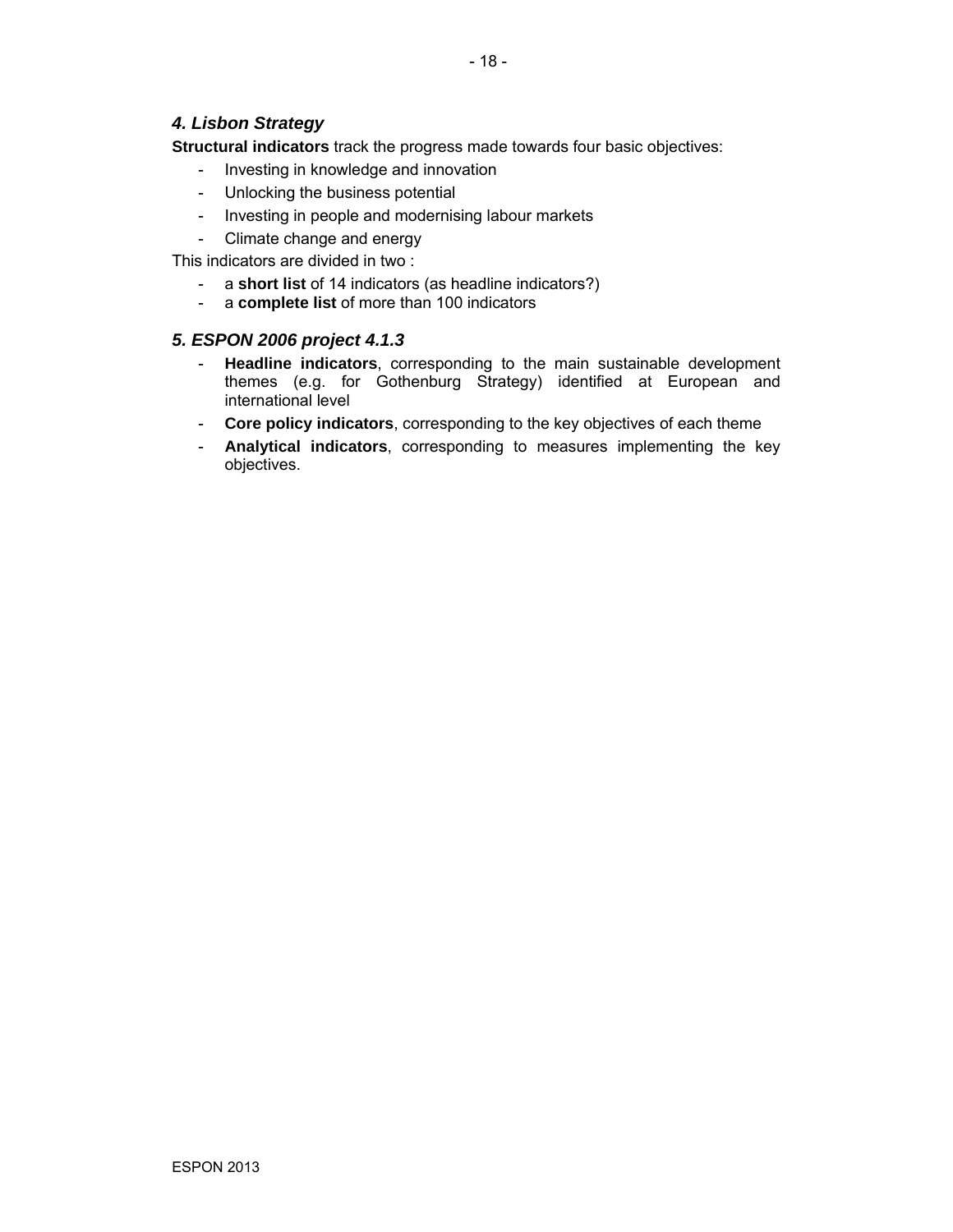# **Annex 2. Synthetic, headlines and core indicators (proposal)**

After applying al criteria described in chapter 2 of this note, a list of indicators has been made. This list is a proposal and based on the feedbacks expected from the MC members a consolidated list of indicators will be delivered to the ESPON CU in the first week of July 2011.

| Indicator  |                      |                      | Thematic sub-category                                                  | Indicator name                                                                                | <b>Criteria for selection</b> |                         |          |            |                        |                          |        |                           |  |                           |            |           |            |        |              |  |  |
|------------|----------------------|----------------------|------------------------------------------------------------------------|-----------------------------------------------------------------------------------------------|-------------------------------|-------------------------|----------|------------|------------------------|--------------------------|--------|---------------------------|--|---------------------------|------------|-----------|------------|--------|--------------|--|--|
|            |                      |                      |                                                                        |                                                                                               |                               |                         |          |            |                        |                          |        |                           |  |                           |            |           |            |        |              |  |  |
| $ $ level  | ic sul               |                      | name                                                                   |                                                                                               |                               | <b>Policy documents</b> |          |            |                        |                          |        | <b>INTERCO dimensions</b> |  |                           |            |           |            |        |              |  |  |
|            | $-$ cat. $nr \times$ |                      |                                                                        |                                                                                               | evaluation                    |                         |          |            |                        |                          |        |                           |  |                           |            |           |            |        |              |  |  |
|            |                      |                      |                                                                        |                                                                                               | ramework                      |                         |          |            |                        |                          |        |                           |  |                           |            |           |            |        |              |  |  |
|            |                      |                      |                                                                        |                                                                                               | nput, outpu                   | <b>5th Cohesion</b>     | Lisbon   | Gothenburg | Sustainble             | Regions 2020 Europe 2020 |        | territorial               |  | connection competitiven   | innovation | inclusion | environmer | enerav | cooperation/ |  |  |
|            |                      |                      |                                                                        |                                                                                               | ffect, impact                 | report                  | strategy | strategy   | Development (EC, 2008) |                          |        | tructure                  |  | ess                       |            |           | quality    |        | governance   |  |  |
|            |                      |                      |                                                                        |                                                                                               | on well-beir                  |                         |          | . .        | Stragey $\Box$         |                          |        |                           |  |                           |            |           |            |        |              |  |  |
|            | 2.01                 |                      |                                                                        | DEMOGR Population Structure (age, sex Demography index ["Regions 2020", EC 2008]              |                               |                         |          |            |                        |                          |        |                           |  |                           |            |           |            |        |              |  |  |
| Synthetic/ |                      |                      |                                                                        |                                                                                               |                               |                         |          |            |                        |                          |        | $\lambda$                 |  |                           |            |           |            |        |              |  |  |
| composite  | 4.01                 | <b>ENERGY Energy</b> |                                                                        | Energy index ["Regions 2020", EC 2008]                                                        |                               |                         |          |            |                        | $\lambda$<br>v           |        |                           |  |                           |            |           |            |        |              |  |  |
| (headline) |                      |                      |                                                                        |                                                                                               |                               |                         |          |            |                        |                          |        | $\lambda$                 |  |                           |            |           |            | v      |              |  |  |
| indicators |                      |                      | 6.02 SOCIAL AEducation                                                 | Participation in life long learning                                                           |                               |                         |          |            |                        |                          |        |                           |  |                           |            |           |            |        |              |  |  |
|            |                      |                      |                                                                        |                                                                                               |                               |                         |          |            |                        |                          |        |                           |  |                           |            |           |            |        |              |  |  |
|            |                      | 6.04 SOCIAL APoverty |                                                                        | Share of population living in households at risk of poverty                                   |                               |                         |          |            |                        |                          | $\sim$ |                           |  |                           |            |           |            |        |              |  |  |
|            |                      |                      |                                                                        | severely materially deprived or with low work intensity                                       |                               |                         |          |            |                        |                          |        |                           |  |                           |            |           |            |        |              |  |  |
|            |                      |                      |                                                                        | 99.01 NON - CF Integrative indices and typologi Globalisation index ["Regions 2020", EC 2008] |                               |                         |          |            |                        | v                        |        | $\ddot{\phantom{0}}$      |  |                           |            |           |            |        |              |  |  |
|            |                      |                      |                                                                        |                                                                                               |                               |                         |          |            |                        |                          |        | Ā                         |  | $\ddot{\phantom{0}}$<br>⋏ |            |           |            |        |              |  |  |
|            |                      |                      | 99.01 NON - CF Integrative indices and typolog Human Development Index |                                                                                               |                               |                         |          |            |                        |                          |        |                           |  | $\ddot{\phantom{0}}$      |            |           |            |        |              |  |  |
|            |                      |                      |                                                                        |                                                                                               |                               |                         |          |            |                        |                          |        |                           |  |                           |            |           |            |        |              |  |  |
|            |                      |                      |                                                                        | 99.01 NON - CF Integrative indices and typolog Change in Lisbon Index, 2000-2008              |                               | $\ddot{\phantom{1}}$    |          |            |                        |                          |        | $\lambda$                 |  |                           |            |           |            |        |              |  |  |
|            |                      |                      |                                                                        |                                                                                               |                               |                         |          |            |                        |                          |        |                           |  |                           |            |           |            |        |              |  |  |
|            |                      |                      |                                                                        | 99.01 NON - CF Integrative indices and typolog Regional competitiveness index (5th CR)        |                               | v                       |          |            |                        |                          |        |                           |  | $\ddot{\phantom{0}}$      |            |           |            |        |              |  |  |
|            |                      |                      |                                                                        |                                                                                               |                               |                         |          |            |                        |                          |        |                           |  | ⋏                         |            |           |            |        |              |  |  |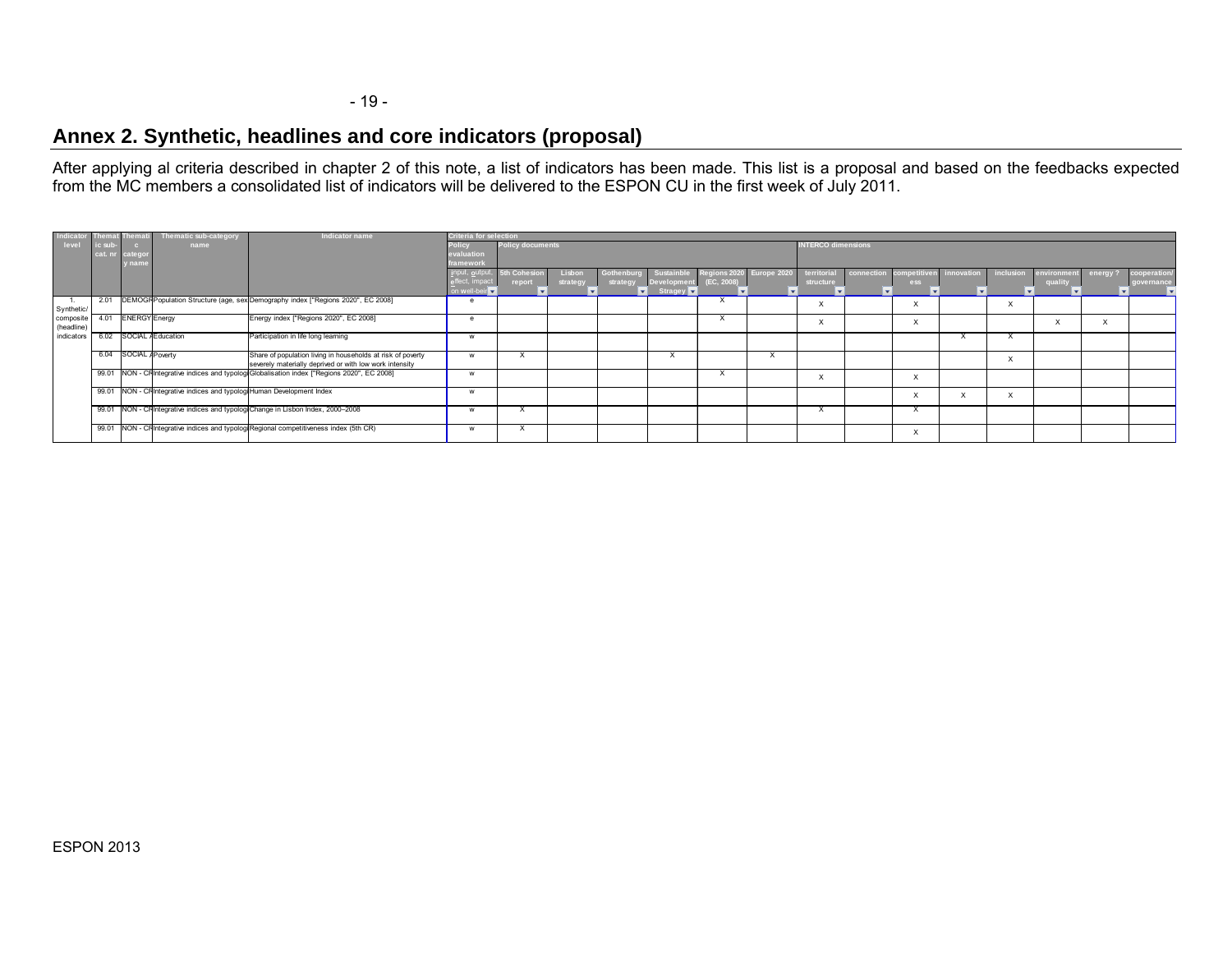| $-20-$<br>$\sim$ |
|------------------|
|                  |

|             |         |                        | Thematic sub-category                                          | <b>Indicator name</b>                                                                                                                 | Criteria for selection                                |                           |          |          |                      |                          |           |                         |                          |              |             |                           |                           |          |                       |
|-------------|---------|------------------------|----------------------------------------------------------------|---------------------------------------------------------------------------------------------------------------------------------------|-------------------------------------------------------|---------------------------|----------|----------|----------------------|--------------------------|-----------|-------------------------|--------------------------|--------------|-------------|---------------------------|---------------------------|----------|-----------------------|
| level       |         |                        | name                                                           |                                                                                                                                       | olicy documents<br><b>NTERCO dimensions</b><br>Policy |                           |          |          |                      |                          |           |                         |                          |              |             |                           |                           |          |                       |
|             | cat. ni | catego                 |                                                                |                                                                                                                                       | :valuatior                                            |                           |          |          |                      |                          |           |                         |                          |              |             |                           |                           |          |                       |
|             |         | y nam                  |                                                                |                                                                                                                                       | rameworl                                              |                           | Lisbo    |          |                      |                          |           |                         |                          |              |             |                           |                           |          |                       |
|             |         |                        |                                                                |                                                                                                                                       | nput, output<br>effect. impact                        | 5th Cohesio<br>report     | strategy | strategy | Developme            | (EC. 2008)               | urope 20: | territoria<br>structure |                          | ess          | าovatio     |                           | nvironme<br>quality       | energy?  | operatio<br>overnance |
|             |         |                        |                                                                |                                                                                                                                       | on well-beir                                          |                           |          |          | Stragey <sup>1</sup> | $\overline{\phantom{a}}$ | I۰        |                         | $\overline{\phantom{0}}$ | ×            | ı.          | ۰                         |                           | l v      |                       |
| 2. Headline | 2.01    |                        |                                                                | DEMOGR Population Structure (age, sex Ageing index (persons 65+ / persons 0-14)                                                       | e                                                     |                           |          |          |                      |                          |           | $\times$                |                          | $\times$     | $\times$    |                           |                           |          |                       |
|             | 2.01    |                        | DEMOGR Population Structure (age, sex Dependency rate          |                                                                                                                                       | e                                                     |                           |          |          | X                    |                          |           |                         |                          | $\times$     | $\times$    |                           |                           |          |                       |
|             | 2.01    |                        | DEMOGR Population Structure (age, sex Life expectancy at birth |                                                                                                                                       | w                                                     |                           |          |          | headline             |                          |           |                         |                          |              |             |                           |                           |          |                       |
|             |         |                        |                                                                |                                                                                                                                       |                                                       |                           |          |          |                      |                          |           |                         |                          |              |             | $\boldsymbol{\mathsf{x}}$ |                           |          |                       |
|             | 2.01    |                        | DEMOGF Population Structure (age, sex Life expectancy          |                                                                                                                                       | w                                                     |                           |          |          | X                    |                          |           |                         |                          |              |             | $\boldsymbol{\mathsf{x}}$ |                           |          |                       |
|             | 2.03    |                        | <b>DEMOGF</b> Total population                                 | Population potential within 5 km                                                                                                      | e                                                     |                           |          |          |                      |                          |           | $\times$                |                          | $\times$     |             | $\boldsymbol{\mathsf{x}}$ |                           |          | $\times$              |
|             | 2.03    |                        | <b>DEMOGR</b> Total population                                 | Population average annual growth                                                                                                      | $\mathbf{e}$                                          |                           |          |          |                      |                          |           | $\mathsf X$             |                          | $\mathsf X$  |             | $\boldsymbol{\mathsf{x}}$ |                           |          |                       |
|             | 4.01    | <b>ENERGY</b> Energy   |                                                                | Share of renewable energy in final energy consumption and<br>increase needed to meet the 20% target                                   | $\mathbf{e}$                                          | $\mathsf{x}$              |          |          | headline             |                          | headline  |                         |                          |              | $\mathsf X$ |                           |                           | $\times$ |                       |
|             | 6.02    |                        | SOCIAL A Education                                             | High education population                                                                                                             | w                                                     |                           |          |          |                      |                          |           |                         |                          | $\times$     | $\times$    | $\boldsymbol{\mathsf{x}}$ |                           |          |                       |
|             | 6.02    |                        | SOCIAL A Education                                             | Share high educated population in percent                                                                                             | W                                                     |                           |          |          |                      |                          |           |                         |                          | X            | X           | X                         |                           |          |                       |
|             | 6.02    |                        | SOCIAL A Education                                             | Population aged 30-34 with a tertiary education in 2008 and                                                                           | w                                                     | X                         |          |          |                      |                          | headline  |                         |                          |              |             |                           |                           |          |                       |
|             |         |                        |                                                                | distance to Europe 2020 target (5th CR)                                                                                               |                                                       |                           |          |          |                      |                          |           |                         |                          |              | $\times$    | $\times$                  |                           |          |                       |
|             | 6.02    |                        | SOCIAL A Education                                             | Share of tertiary educated people in %                                                                                                | w                                                     |                           |          |          |                      |                          |           |                         |                          | $\times$     | $\mathsf X$ | $\boldsymbol{\mathsf{X}}$ |                           |          |                       |
|             | 6.03    | SOCIAL AHealth         |                                                                | Healthy life expectancy (ESPON 3.2)                                                                                                   | w                                                     |                           |          |          |                      |                          |           |                         |                          | $\mathsf{x}$ | X           | X                         | X                         |          |                       |
|             | 6.03    | <b>SOCIAL AHealth</b>  |                                                                | Self-perceived personal state of health in EU Member States<br>(5th CR)                                                               | w                                                     | $\mathsf{X}$              |          |          |                      |                          |           |                         |                          |              |             |                           | X                         |          |                       |
|             | 6.04    | SOCIAL APoverty        |                                                                | At persistent risk of poverty rate (Population share with 60 % of<br>the national equivalent median income)                           | w                                                     | $\mathsf{x}$              |          |          | headline             |                          | headline  |                         |                          |              |             | $\boldsymbol{\mathsf{x}}$ |                           |          |                       |
|             | 6.04    | <b>SOCIAL APoverty</b> |                                                                | Share of population living in workless or low work intensity<br>households (5th CR)                                                   | w                                                     | X                         |          |          |                      |                          |           |                         |                          | $\times$     |             | $\times$                  |                           |          |                       |
|             | 6.05    |                        | SOCIAL AOther social                                           | Work-life balance in EU Member States (5th CR)                                                                                        | w                                                     | X                         |          |          |                      |                          |           |                         |                          |              |             | X                         |                           |          |                       |
|             | 6.07    |                        | SOCIAL AQuality of life                                        | Happiness Index                                                                                                                       | w                                                     | $\boldsymbol{\mathsf{x}}$ | X        |          |                      |                          |           |                         | $\times$                 | $\times$     |             | $\boldsymbol{\mathsf{x}}$ |                           |          |                       |
|             | 6.07    |                        | SOCIAL AQuality of life                                        | Share of population reporting crime, violence or vandalism by<br>degree of urbanisation (5th CR) - 1st priority indicator             | w                                                     | X                         |          |          |                      |                          |           |                         |                          | $\times$     |             | $\boldsymbol{\mathsf{x}}$ |                           |          |                       |
|             | 7.02    |                        |                                                                | ECONOM Employment, Unemployment Difference between female and male employment rates, 20-64                                            | w                                                     | $\times$                  |          |          |                      |                          |           |                         |                          | X            |             | х                         |                           |          |                       |
|             | 7.02    |                        |                                                                | ECONOM Employment, Unemployment Employment rate change (growth)                                                                       | w                                                     |                           | $\times$ |          |                      |                          |           |                         |                          | $\times$     |             | $\boldsymbol{\mathsf{x}}$ |                           |          |                       |
|             | 7.02    |                        |                                                                | ECONOM Employment, Unemployment Unemployment rate per age: classes of 5 years                                                         | ${\bf w}$                                             | $\mathsf{x}$              |          |          |                      |                          |           |                         |                          | $\times$     |             | $\boldsymbol{\mathsf{x}}$ |                           |          |                       |
|             | 7.02    |                        | ECONOM Employment, Unemployment                                | Development of unemployment rate (male, female, young, total,<br>$99-04)$                                                             | w                                                     |                           |          |          |                      |                          |           |                         |                          | $\times$     |             | $\boldsymbol{\mathsf{x}}$ |                           |          |                       |
|             | 7.03    |                        | <b>ECONOM</b> Income and Consumption                           | GDP per inhabitant (capita) in pps or euros, per year                                                                                 | w                                                     |                           | headline |          |                      |                          |           |                         |                          | $\mathsf X$  |             |                           |                           |          |                       |
|             | 7.03    |                        | <b>ECONOM</b> Income and Consumption                           | GDP change per inhabitant (capita) in pps or euros                                                                                    | w                                                     |                           |          |          | X                    |                          |           |                         |                          | $\times$     |             |                           |                           |          |                       |
|             | 7.03    |                        | <b>ECONOM</b> Income and Consumption                           | Median disposable annual household income                                                                                             | w                                                     |                           |          |          |                      |                          |           |                         |                          | $\times$     |             | $\boldsymbol{\mathsf{x}}$ |                           |          |                       |
|             | 7.04    |                        |                                                                | ECONOM Investments, Finances and Ex Public sector debt relative to GDP                                                                | e                                                     | $\boldsymbol{\mathsf{x}}$ |          |          |                      |                          |           |                         |                          | X            |             |                           |                           |          |                       |
|             | 8.01    |                        | <b>ENVIRON</b> Environment quality                             | NATURA 2000 area (Share of Natura 2000 area in %) (5th<br>C.R.                                                                        | w                                                     | X                         |          |          |                      |                          |           | $\mathsf{x}$            |                          |              |             |                           | $\times$                  |          |                       |
|             | 8.02    |                        | <b>ENVIRON Natural assets</b>                                  | Consumption of water per capita                                                                                                       | e                                                     |                           |          |          |                      |                          |           |                         |                          |              |             |                           | $\boldsymbol{\mathsf{X}}$ |          |                       |
|             | 99.01   |                        |                                                                | NON - CF Integrative indices and typologi Intensity of multiple risks (number of challenges) for European<br>Regions ("Regions 2020") | w                                                     |                           |          |          |                      | $\mathsf{x}$             |           |                         |                          |              |             |                           | $\boldsymbol{\mathsf{x}}$ |          |                       |
|             | 9.01    |                        | <b>GOVERN</b> Governance                                       | Electoral participation                                                                                                               | w                                                     |                           |          |          |                      |                          |           |                         | $\times$                 |              |             | $\boldsymbol{\mathsf{x}}$ |                           |          | $\times$              |
|             | 9.01    |                        | <b>GOVERN</b> Governance                                       | WGI Index on voice and accountability                                                                                                 | w                                                     |                           |          |          |                      |                          |           |                         |                          |              |             | X                         |                           |          | $\mathsf{x}$          |
|             |         |                        |                                                                |                                                                                                                                       |                                                       |                           |          |          |                      |                          |           |                         |                          |              |             |                           |                           |          |                       |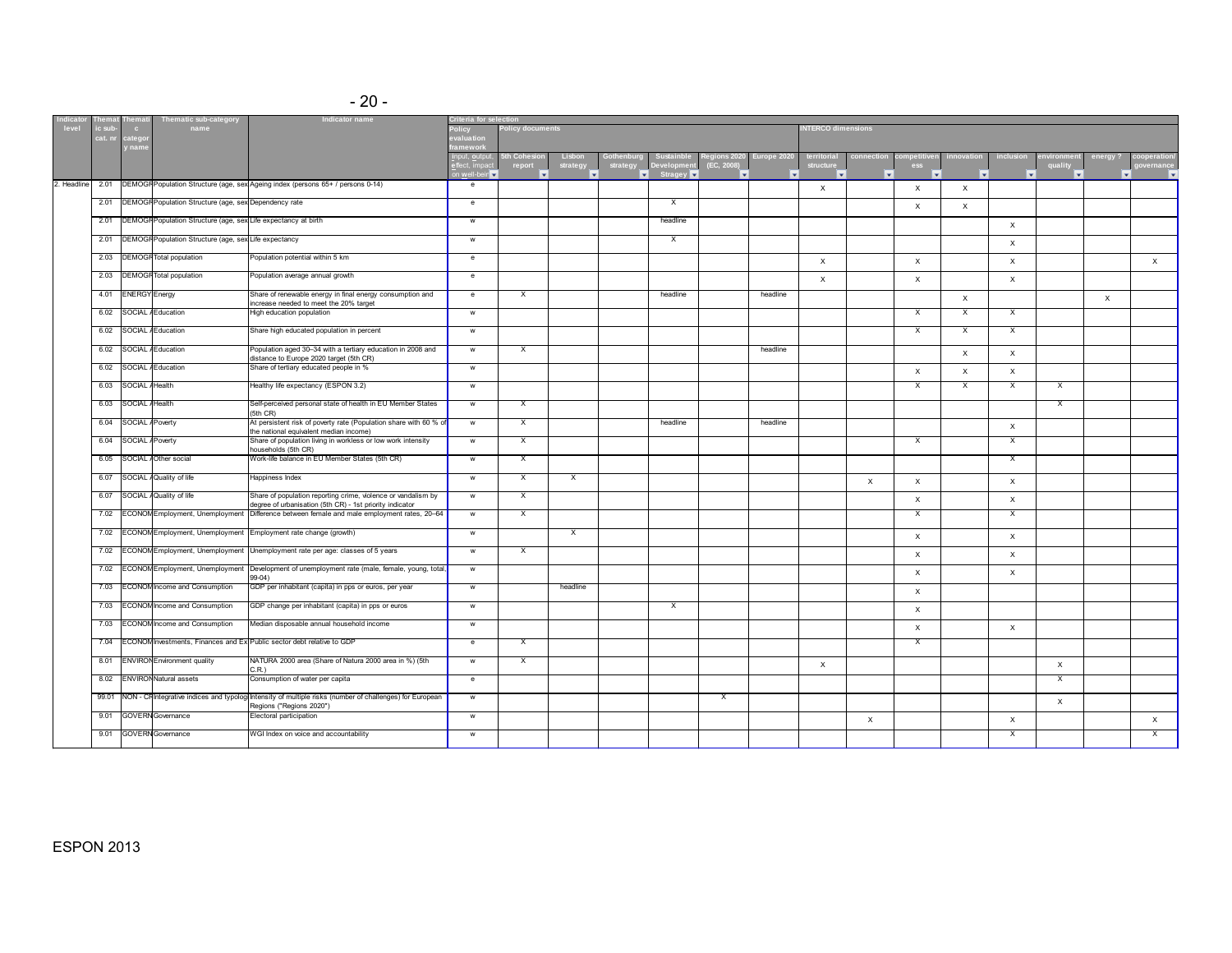| $-21-$ |
|--------|
|        |

|         |                 |                      | Thematic sub-category              | <b>Indicator name</b>                                                                                                   | <b>Criteria for selection</b>                  |                           |                           |          |                           |           |                           |                           |                          |                          |            |                           |             |                           |  |  |  |  |  |
|---------|-----------------|----------------------|------------------------------------|-------------------------------------------------------------------------------------------------------------------------|------------------------------------------------|---------------------------|---------------------------|----------|---------------------------|-----------|---------------------------|---------------------------|--------------------------|--------------------------|------------|---------------------------|-------------|---------------------------|--|--|--|--|--|
| level   | c sul<br>cat. n | ateg                 | name                               |                                                                                                                         | <b>Policy documents</b><br>Policy<br>valuatior |                           |                           |          |                           |           |                           |                           | <b>NTERCO dimensions</b> |                          |            |                           |             |                           |  |  |  |  |  |
|         |                 | y nam                |                                    |                                                                                                                         | ramework<br>input, output                      | 5th Cohesion              | Lisbon                    |          | Sustainble                |           | egions 2020   Europe 2020 | territorial               | connectior               | npetitiver               | innovation | inclusion<br>environme    | energy?     | ooperation                |  |  |  |  |  |
|         |                 |                      |                                    |                                                                                                                         |                                                | report                    | strategy                  | strategy | <b>Developme</b>          | (EC. 2008 |                           | structure                 |                          | ess                      |            | quality                   | l w         | <b>governance</b>         |  |  |  |  |  |
| 3. Core | 10.01           |                      | <b>TERRITO Urban structure</b>     | MEGA / Metropolitan European Growth Areas                                                                               | on well-beir<br>$\mathbf{e}$                   | $\overline{\phantom{a}}$  |                           |          | $\blacksquare$ Stragey    |           |                           | $\times$                  |                          | $\mathbf{v}$<br>$\times$ |            | $\overline{\phantom{0}}$  |             |                           |  |  |  |  |  |
|         | 2.03            |                      | <b>DEMOGF</b> Total population     | Population density                                                                                                      | $\mathbf{e}$                                   |                           |                           |          |                           |           |                           |                           |                          |                          |            |                           |             |                           |  |  |  |  |  |
|         |                 |                      |                                    |                                                                                                                         |                                                |                           |                           |          |                           |           |                           | X                         |                          | $\times$                 |            | $\boldsymbol{\mathsf{x}}$ |             |                           |  |  |  |  |  |
|         | 2.04            |                      | DEMOGR Urban - rural population    | Urban - rural population in Europe based on national<br>classification                                                  | e                                              |                           |                           |          |                           |           |                           | X                         |                          |                          |            |                           |             |                           |  |  |  |  |  |
|         | 3.03            |                      | <b>TRANSP(Accessibility</b>        | Potential accessibility to GDP by road                                                                                  | $\mathbf{e}$                                   |                           |                           |          |                           |           |                           |                           | X                        |                          |            | $\boldsymbol{\mathsf{x}}$ |             |                           |  |  |  |  |  |
|         | 3.03            |                      | TRANSP(Accessibility               | Potential accessibility to population by road                                                                           | $\mathbf{e}$                                   |                           |                           |          |                           |           |                           |                           | $\times$                 |                          |            | $\boldsymbol{\mathsf{x}}$ |             | $\times$                  |  |  |  |  |  |
|         | 3.03            |                      | TRANSP(Accessibility               | Time to the nearest motorway access                                                                                     | e                                              |                           |                           |          |                           |           |                           |                           | $\times$                 |                          |            | $\mathsf{X}$              |             |                           |  |  |  |  |  |
|         | 3.03            |                      | TRANSP(Accessibility               | Fravel time to railway stations                                                                                         | e                                              |                           |                           |          |                           |           |                           |                           | X                        |                          |            | $\boldsymbol{\mathsf{x}}$ |             | $\boldsymbol{\mathsf{X}}$ |  |  |  |  |  |
|         | 4.01            | <b>ENERGY</b> Energy |                                    | Energy intensity of the economy                                                                                         | $\mathbf{e}$                                   | $\boldsymbol{\mathsf{x}}$ | X                         |          | $\mathsf{X}$              |           | headline                  |                           |                          | $\times$                 |            |                           | $\times$    |                           |  |  |  |  |  |
|         | 4.01            | <b>ENERGY</b> Energy |                                    | Renewable energy consumption                                                                                            | $\mathbf{e}$                                   |                           |                           |          |                           |           |                           |                           |                          | $\times$                 |            |                           | $\mathsf X$ |                           |  |  |  |  |  |
|         | 6.02            |                      | SOCIAL / Education                 | Early school leavers and distance to Europe 2020 target - 5th<br><b>CR</b>                                              | w                                              | X                         | X                         |          | $\boldsymbol{\mathsf{X}}$ |           | headline                  |                           |                          | $\times$                 | $\times$   | $\times$                  |             |                           |  |  |  |  |  |
|         | 6.03            | SOCIAL AHealth       |                                    | Health expenditure per capita                                                                                           | j.                                             |                           |                           |          |                           |           |                           |                           |                          |                          |            | $\boldsymbol{\mathsf{x}}$ |             |                           |  |  |  |  |  |
|         |                 | 6.03 SOCIAL AHealth  |                                    | Expenditure on health as part of GDP (national level)                                                                   | - i -                                          |                           |                           |          |                           |           |                           |                           |                          |                          |            | $\boldsymbol{\mathsf{x}}$ |             |                           |  |  |  |  |  |
|         | 6.04            | SOCIAL APoverty      |                                    | Number of homeless people as a proportion of total resident<br>population                                               | w                                              |                           |                           |          |                           |           |                           |                           |                          | $\times$                 |            | $\times$<br>X             |             |                           |  |  |  |  |  |
|         |                 | 6.04 SOCIAL APoverty |                                    | Population suffering from severe material deprivation (% of total<br>population) (5th CR)                               | w                                              | X                         |                           |          | Χ                         |           | X                         |                           |                          | $\times$                 |            | $\boldsymbol{\mathsf{x}}$ |             |                           |  |  |  |  |  |
|         | 6.07            |                      | SOCIAL A Quality of life           | Happiness and GDP per head (5th CR)                                                                                     | w                                              | x                         |                           |          |                           |           |                           |                           |                          | $\times$                 |            | $\times$                  |             |                           |  |  |  |  |  |
|         | 6.07            |                      | SOCIAL A Quality of life           | Homicide rate (5th CR)                                                                                                  | w                                              | $\boldsymbol{\mathsf{x}}$ |                           |          |                           |           |                           |                           |                          |                          |            | $\times$                  |             |                           |  |  |  |  |  |
|         | 7.01            |                      | <b>ECONOM Labour force</b>         | Labour productivity, gross domestic product as PPP per<br>person employed                                               | $\mathbf{e}$                                   | $\boldsymbol{\mathsf{x}}$ | headline                  |          | $\mathsf{X}$              |           |                           |                           |                          | $\times$                 |            |                           |             |                           |  |  |  |  |  |
|         | 7.02            |                      | ECONOM Employment, Unemployment    | Employment rate change %, 20-64 years, in certain time<br>period and distance to Europe 2020 target                     | w                                              | X                         | $\boldsymbol{\mathsf{x}}$ |          |                           |           | headline                  |                           |                          | $\times$                 | $\times$   | $\boldsymbol{\mathsf{x}}$ |             |                           |  |  |  |  |  |
|         | 7.07            |                      | <b>ECONOM</b> Innovation           | % of households having broadband access                                                                                 | $\mathbf{e}$                                   | X                         | X                         |          |                           |           | $\boldsymbol{\mathsf{X}}$ | $\boldsymbol{\mathsf{X}}$ | X                        | $\times$                 | $\times$   |                           |             | $\boldsymbol{\mathsf{X}}$ |  |  |  |  |  |
|         | 7.07            |                      | <b>ECONOM</b> Innovation           | Human Resources in Science and Technology (core) (5th CR)                                                               | $\mathbf{e}$                                   | $\boldsymbol{\mathsf{x}}$ |                           |          |                           |           |                           |                           |                          |                          | $\times$   |                           |             |                           |  |  |  |  |  |
|         | 7.07            |                      | <b>ECONOM</b> Innovation           | GERD (Gross domestic expenditure on research and<br>development)                                                        | ÷.                                             |                           | $\boldsymbol{\mathsf{x}}$ |          | $\boldsymbol{\mathsf{X}}$ |           | headline                  |                           |                          | $\times$                 | $\times$   |                           |             |                           |  |  |  |  |  |
|         | 8.01            |                      | <b>ENVIRON</b> Environment quality | Residence density                                                                                                       | e                                              |                           |                           |          |                           |           |                           | $\times$                  |                          |                          |            | X                         |             |                           |  |  |  |  |  |
|         | 8.01            |                      | <b>ENVIRON</b> Environment quality | Urban waste water treatment capacity (5th C.R.)                                                                         | $\mathbf{e}$                                   |                           | $\times$                  |          | $\boldsymbol{\mathsf{X}}$ |           |                           |                           |                          | $\times$                 |            | $\boldsymbol{\mathsf{x}}$ |             |                           |  |  |  |  |  |
|         | 8.02            |                      | <b>ENVIRON Natural assets</b>      | Share of areas with high ecological value                                                                               | w                                              |                           |                           |          |                           |           |                           |                           |                          |                          |            | $\times$                  |             |                           |  |  |  |  |  |
|         | 8.02            |                      | <b>ENVIRON Natural assets</b>      | Dwellings connected to potable water system                                                                             | W                                              |                           |                           |          |                           |           |                           |                           | X                        |                          |            |                           |             |                           |  |  |  |  |  |
|         | 8.02            |                      | <b>ENVIRON Natural assets</b>      | % of green space per inhabitant                                                                                         | w                                              |                           |                           |          |                           |           |                           |                           |                          |                          |            | $\times$                  |             |                           |  |  |  |  |  |
|         | 8.03            |                      | <b>ENVIRON</b> Climate change      | Greenhouse gas emission                                                                                                 | e                                              | $\mathsf{x}$              | X                         |          | headline                  |           | headline                  | $\times$                  |                          | $\times$                 |            | $\boldsymbol{\mathsf{x}}$ |             |                           |  |  |  |  |  |
|         | 9.01            |                      | <b>GOVERN</b> Governance           | Trust in the legal system (Share of persons having complete<br>trust/ no trust at all in the legal system of a counrty) | w                                              |                           |                           |          |                           |           |                           |                           |                          |                          |            |                           |             | $\times$                  |  |  |  |  |  |